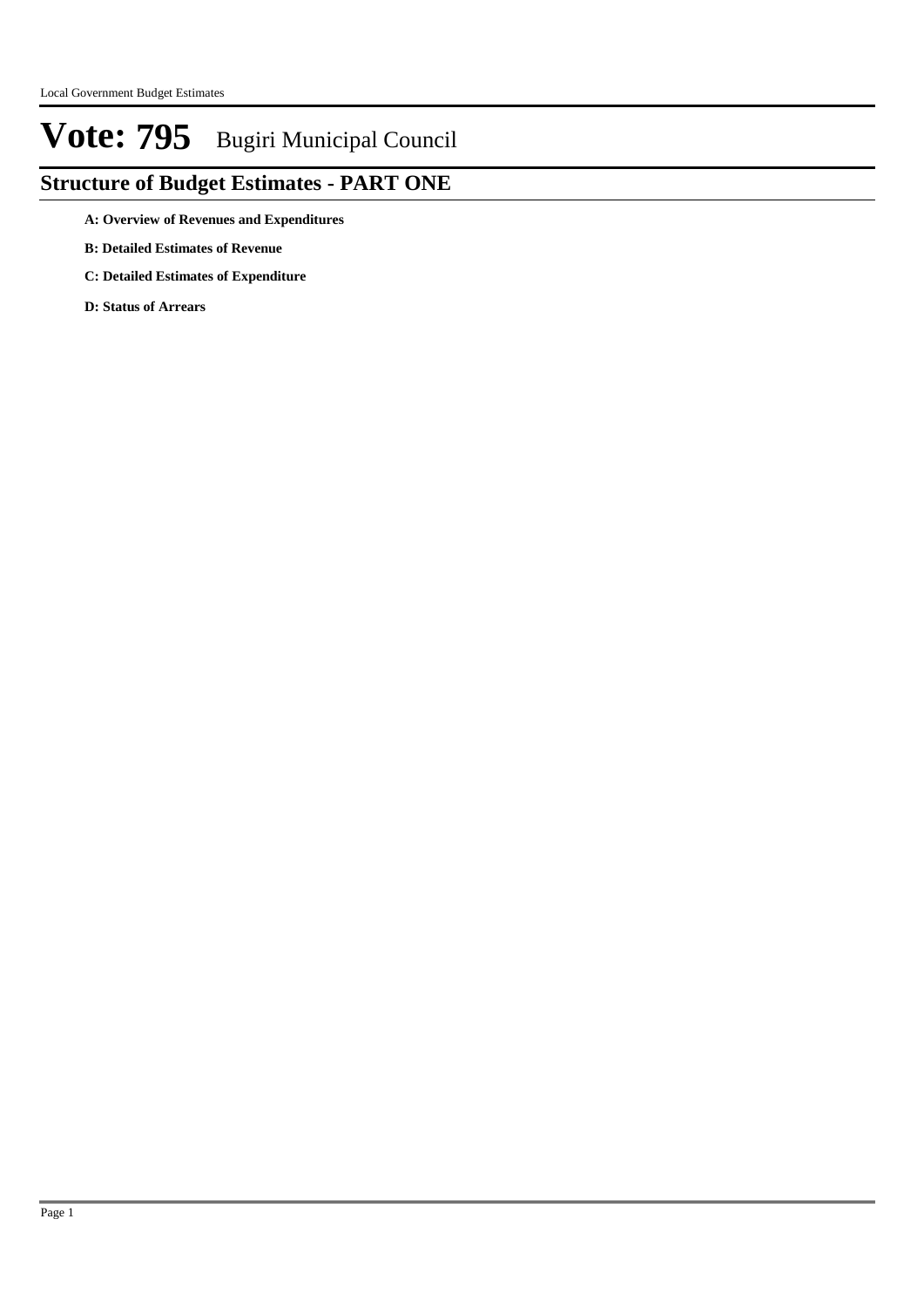## **A: Overview of Revenues and Expenditures**

### **Revenue Performance and Plans**

|                                      |                        | 2015/16                                |                        |  |
|--------------------------------------|------------------------|----------------------------------------|------------------------|--|
| UShs $000's$                         | <b>Approved Budget</b> | <b>Receipts by End</b><br><b>March</b> | <b>Approved Budget</b> |  |
| 1. Locally Raised Revenues           |                        | 0                                      | 155, 115               |  |
| 2b. Conditional Government Transfers |                        | $\theta$                               | 1,688,081              |  |
| <b>Total Revenues</b>                |                        | $\bf{0}$                               | 1,843,197              |  |

### **Expenditure Performance and Plans**

|                            | 2015/16                |                                                 | 2016/17                |  |
|----------------------------|------------------------|-------------------------------------------------|------------------------|--|
| <b>UShs 000's</b>          | <b>Approved Budget</b> | Actual<br><b>Expenditure by</b><br>end of March | <b>Approved Budget</b> |  |
| 1a Administration          | $\theta$               | $\overline{0}$                                  | 388,931                |  |
| 2 Finance                  | $\Omega$               | $\overline{0}$                                  | 98,501                 |  |
| 3 Statutory Bodies         | $\theta$               | $\boldsymbol{0}$                                | 125,093                |  |
| 4 Production and Marketing | $\Omega$               | $\boldsymbol{0}$                                | 76,230                 |  |
| 5 Health                   | $\Omega$               | $\overline{0}$                                  | 108,558                |  |
| 6 Education                | $\Omega$               | $\overline{0}$                                  | 1,328,897              |  |
| 7a Roads and Engineering   | $\Omega$               | $\overline{0}$                                  | 175,391                |  |
| 7b Water                   | $\Omega$               | $\boldsymbol{0}$                                | $\Omega$               |  |
| 8 Natural Resources        | $\Omega$               | $\overline{0}$                                  | 29,084                 |  |
| 9 Community Based Services | $\theta$               | $\boldsymbol{0}$                                | 42,418                 |  |
| 10 Planning                | $\Omega$               | $\overline{0}$                                  | 64,475                 |  |
| 11 Internal Audit          | $\theta$               | $\mathbf{0}$                                    | 17,864                 |  |
| <b>Grand Total</b>         | $\bf{0}$               | $\bf{0}$                                        | 2,455,441              |  |
| Wage Rec't:                | 0                      | 0                                               | 1,420,330              |  |
| Non Wage Rec't:            | 0                      | 0                                               | 710,482                |  |
| Domestic Dev't             | 0                      | $\theta$                                        | 324,630                |  |
| Donor Dev't                | 0                      | 0                                               | $\boldsymbol{\theta}$  |  |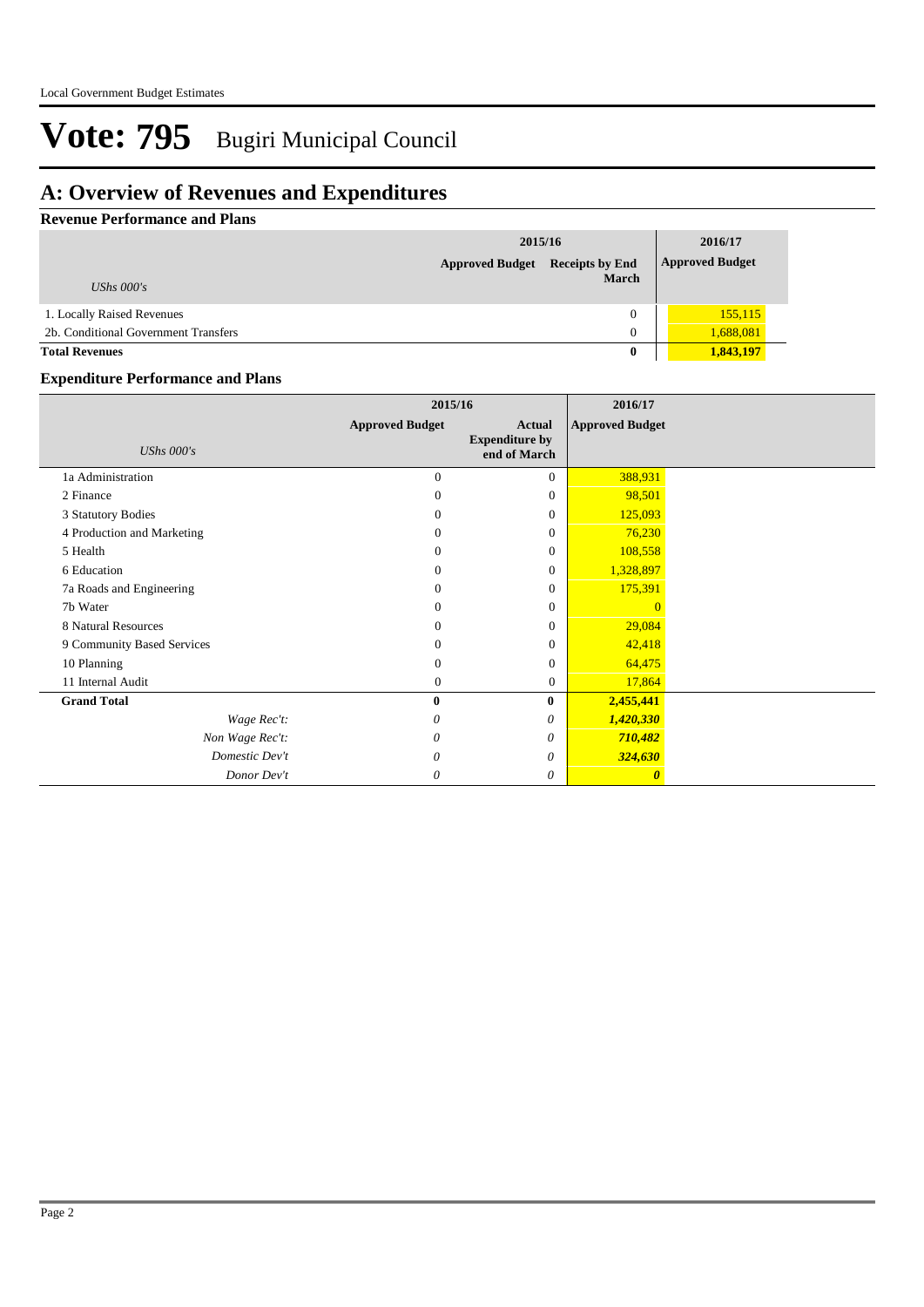## **B: Detailed Estimates of Revenue**

|                                       | 2015/16                | 2016/17                            |  |                        |
|---------------------------------------|------------------------|------------------------------------|--|------------------------|
| UShs $000's$                          | <b>Approved Budget</b> | <b>Receipts by End</b><br>of March |  | <b>Approved Budget</b> |
| <b>1. Locally Raised Revenues</b>     |                        | $\mathbf{0}$                       |  | 155,115                |
| <b>Locally Raised Revenues</b>        |                        | $\theta$                           |  | 155,115                |
| 2b. Conditional Government Transfers  |                        | $\bf{0}$                           |  | 1,688,081              |
| <b>Transitional Development Grant</b> |                        | $\Omega$                           |  | 150,000                |
| Sector Conditional Grant (Wage)       |                        | $\Omega$                           |  | 1,033,760              |
| Sector Conditional Grant (Non-Wage)   |                        | $\theta$                           |  | 440,836                |
| Development Grant                     |                        | $\theta$                           |  | 63,484                 |
| <b>Total Revenues</b>                 |                        | $\bf{0}$                           |  | 1,843,197              |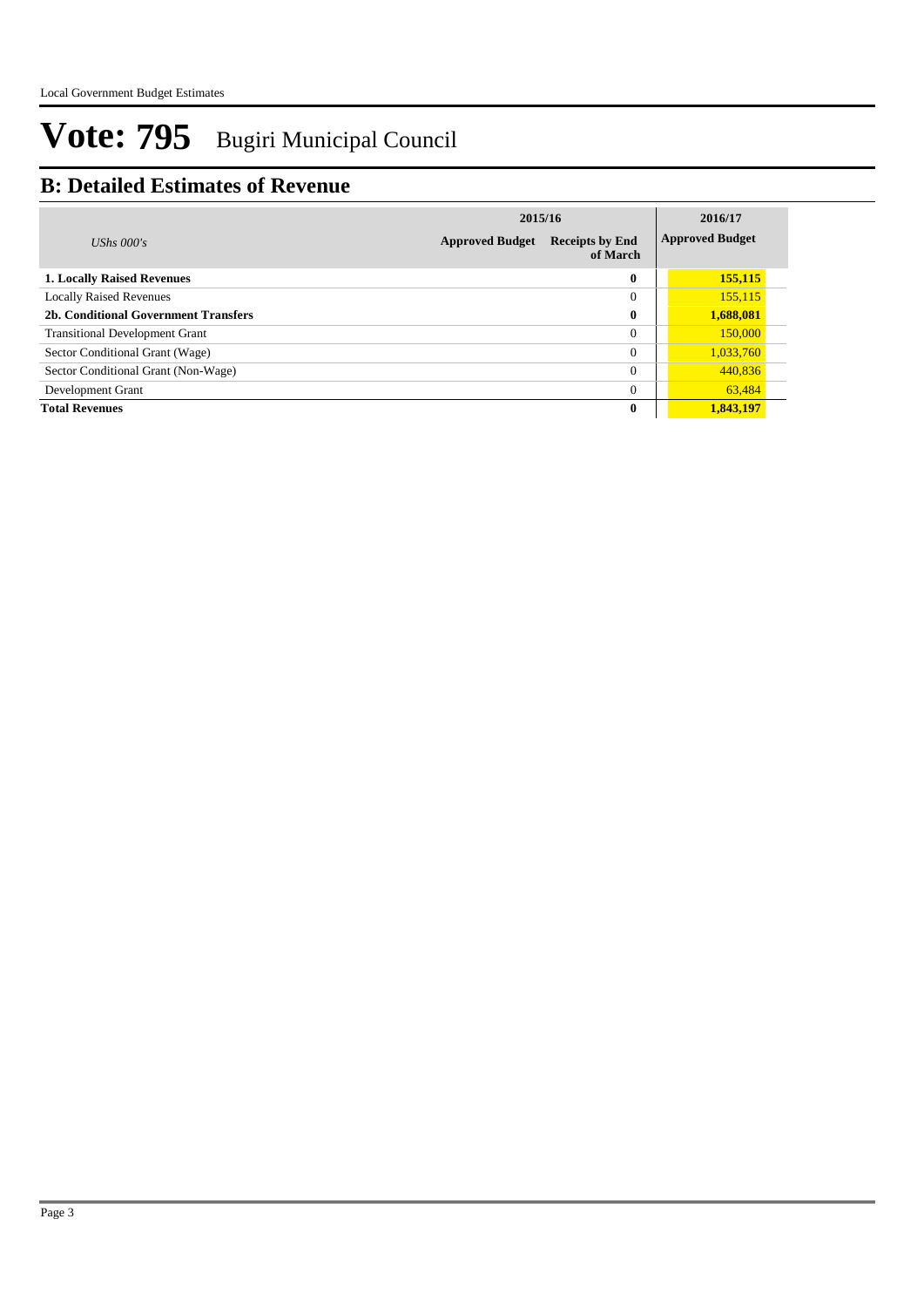## **C: Detailed Estimates of Expenditure**

### *Workplan 1a: Administration*

### **(i) Overview of Workplan Revenue and Expenditures**

| <b>UShs Thousand</b>                               |                           | 2015/16                        | 2016/17                   |
|----------------------------------------------------|---------------------------|--------------------------------|---------------------------|
|                                                    | Approved<br><b>Budget</b> | <b>Outturn by</b><br>end March | Approved<br><b>Budget</b> |
| A: Breakdown of Workplan Revenues:                 |                           |                                |                           |
| <b>Recurrent Revenues</b>                          |                           | $\theta$                       | 169,923                   |
| <b>Locally Raised Revenues</b>                     |                           | 0                              | 31,195                    |
| Urban Unconditional Grant (Non-Wage)               |                           | $\Omega$                       | 20,391                    |
| Urban Unconditional Grant (Wage)                   |                           | $\Omega$                       | 118,336                   |
| <b>Development Revenues</b>                        |                           | 0                              | 219,008                   |
| <b>Transitional Development Grant</b>              |                           | $\Omega$                       | 150,000                   |
| Urban Discretionary Development Equalization Grant |                           | $\Omega$                       | 69,008                    |
| <b>Total Revenues</b>                              |                           | $\bf{0}$                       | 388,931                   |
| <b>B: Breakdown of Workplan Expenditures:</b>      |                           |                                |                           |
| Recurrent Expenditure                              | 0                         | 0                              | 169,923                   |
| Wage                                               |                           | $\theta$                       | 118,336                   |
| Non Wage                                           |                           | $\theta$                       | 51,587                    |
| Development Expenditure                            | $\theta$                  | 0                              | 219,008                   |
| Domestic Development                               |                           | $\Omega$                       | 219,008                   |
| Donor Development                                  |                           | 0                              | $\Omega$                  |
| <b>Total Expenditure</b>                           | 0                         | $\bf{0}$                       | 388,931                   |

#### **(ii) Details of Workplan Revenues and Expenditures**

# *Expenditure Details for Workplan 1a: Administration*

| LG Function 1381 District and Urban Administration        |                         |         |         |                |                            |         |  |
|-----------------------------------------------------------|-------------------------|---------|---------|----------------|----------------------------|---------|--|
| Thousand Uganda Shillings                                 | 2015/16 Approved Budget |         |         |                | 2016/17 Approved Estimates |         |  |
| <b>Higher LG Services</b>                                 | <b>Total</b>            | Wage    | N' Wage | <b>GoU Dev</b> | <b>Donor Dev</b>           | Total   |  |
| Output:138101 Operation of the Administration Department  |                         |         |         |                |                            |         |  |
| 211101 General Staff Salaries                             | $\mathbf{0}$            | 118,336 |         |                |                            | 118,336 |  |
| 211102 Contract Staff Salaries (Incl. Casuals, Temporary) | $\bf{0}$                |         | 2,000   |                |                            | 2,000   |  |
| 211103 Allowances                                         | $\mathbf{0}$            |         | 600     |                |                            | 600     |  |
| 213002 Incapacity, death benefits and funeral expenses    | $\bf{0}$                |         | 1,000   |                |                            | 1,000   |  |
| 221001 Advertising and Public Relations                   | $\mathbf{0}$            |         | 1,000   |                |                            | 1,000   |  |
| 221002 Workshops and Seminars                             | $\boldsymbol{0}$        |         | 1,000   |                |                            | 1,000   |  |
| 221007 Books, Periodicals & Newspapers                    | $\mathbf{0}$            |         | 1,440   |                |                            | 1,440   |  |
| 221010 Special Meals and Drinks                           | $\mathbf{0}$            |         | 3,000   |                |                            | 3,000   |  |
| 221012 Small Office Equipment                             | $\mathbf{0}$            |         | 1,500   |                |                            | 1,500   |  |
| 223005 Electricity                                        | $\mathbf{0}$            |         | 500     |                |                            | 500     |  |
| 223006 Water                                              | $\mathbf{0}$            |         | 500     |                |                            | 500     |  |
| 224004 Cleaning and Sanitation                            | $\mathbf{0}$            |         | 300     |                |                            | 300     |  |
| 227001 Travel inland                                      | $\mathbf{0}$            |         | 6,427   |                |                            | 6,427   |  |
| 227004 Fuel, Lubricants and Oils                          | $\bf{0}$                |         | 14,000  |                |                            | 14,000  |  |
| 228001 Maintenance - Civil                                | $\boldsymbol{0}$        |         |         | 5,894          |                            | 5,894   |  |
| 273102 Incapacity, death benefits and funeral expenses    | $\mathbf{0}$            |         | 1,000   |                |                            | 1,000   |  |
| Total Cost of Output 138101:                              | 0                       | 118,336 | 34,267  | 5,894          |                            | 158,496 |  |
| Output:138102 Human Resource Management Services          |                         |         |         |                |                            |         |  |
| 227001 Travel inland                                      | $\mathbf{0}$            |         | 8,320   |                |                            | 8,320   |  |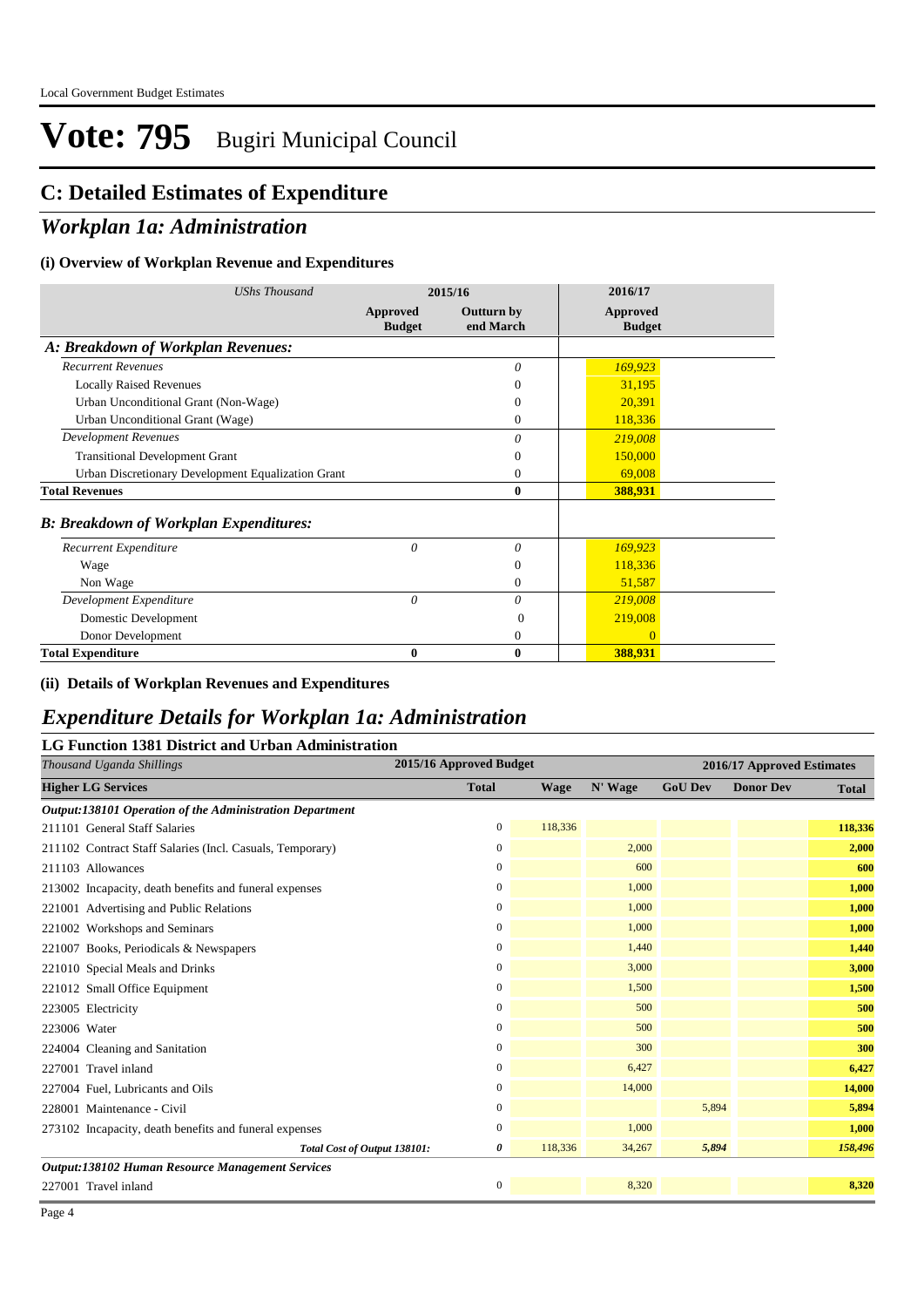## *Workplan 1a: Administration*

| Thousand Uganda Shillings                                       |                    | 2015/16 Approved Budget<br>2016/17 Approved Estimates                              |                  |                  |                |                                  |                       |              |
|-----------------------------------------------------------------|--------------------|------------------------------------------------------------------------------------|------------------|------------------|----------------|----------------------------------|-----------------------|--------------|
| <b>Higher LG Services</b>                                       |                    |                                                                                    | <b>Total</b>     | <b>Wage</b>      | N' Wage        | <b>GoU Dev</b>                   | <b>Donor Dev</b>      | <b>Total</b> |
|                                                                 |                    | Total Cost of Output 138102:                                                       | 0                |                  | 8,320          |                                  |                       | 8,320        |
| Output:138103 Capacity Building for HLG                         |                    |                                                                                    |                  |                  |                |                                  |                       |              |
| 221002 Workshops and Seminars                                   |                    |                                                                                    | $\boldsymbol{0}$ |                  |                | 3,500                            |                       | 3,500        |
| 221003 Staff Training                                           |                    |                                                                                    | $\boldsymbol{0}$ |                  |                | 3,500                            |                       | 3,500        |
| 221010 Special Meals and Drinks                                 |                    |                                                                                    | $\mathbf{0}$     |                  |                | 1,200                            |                       | 1,200        |
| 221011 Printing, Stationery, Photocopying and Binding           |                    |                                                                                    | $\boldsymbol{0}$ |                  |                | 1,600                            |                       | 1,600        |
| 221012 Small Office Equipment                                   |                    |                                                                                    | $\mathbf{0}$     |                  |                | 600                              |                       | 600          |
| 227001 Travel inland                                            |                    |                                                                                    | $\overline{0}$   |                  |                | 714                              |                       | 714          |
|                                                                 |                    |                                                                                    |                  |                  |                |                                  |                       |              |
|                                                                 |                    | Total Cost of Output 138103:                                                       | 0                |                  |                | 11,114                           |                       | 11,114       |
| <b>Output:138108 Assets and Facilities Management</b>           |                    |                                                                                    | $\boldsymbol{0}$ |                  | 1,200          |                                  |                       |              |
| 211103 Allowances                                               |                    |                                                                                    |                  |                  |                |                                  |                       | 1,200        |
| 221010 Special Meals and Drinks                                 |                    |                                                                                    | $\boldsymbol{0}$ |                  | 280            |                                  |                       | 280          |
| 221011 Printing, Stationery, Photocopying and Binding           |                    |                                                                                    | $\mathbf{0}$     |                  | 600            |                                  |                       | 600          |
| 227001 Travel inland                                            |                    |                                                                                    | $\mathbf{0}$     |                  | 3,220          |                                  |                       | 3,220        |
| 227004 Fuel, Lubricants and Oils                                |                    |                                                                                    | $\overline{0}$   |                  | 1,200          |                                  |                       | 1,200        |
|                                                                 |                    | Total Cost of Output 138108:                                                       | 0                |                  | 6,500          |                                  |                       | 6,500        |
| <b>Output:138111 Records Management Services</b>                |                    |                                                                                    |                  |                  |                |                                  |                       |              |
| 227001 Travel inland                                            |                    |                                                                                    | $\mathbf{0}$     |                  | 500            |                                  |                       | 500          |
|                                                                 |                    | Total Cost of Output 138111:                                                       | 0                |                  | 500            |                                  |                       | 500          |
| <b>Output:138113 Procurement Services</b>                       |                    |                                                                                    |                  |                  |                |                                  |                       |              |
| 221011 Printing, Stationery, Photocopying and Binding           |                    |                                                                                    | $\boldsymbol{0}$ |                  | 800            |                                  |                       | 800          |
| 227001 Travel inland                                            |                    |                                                                                    | $\mathbf{0}$     |                  | 1,200          | 1,000                            |                       | 2,200        |
|                                                                 |                    | Total Cost of Output 138113:                                                       | 0                |                  | 2,000          | 1,000                            |                       | 3,000        |
|                                                                 |                    | <b>Total Cost of Higher LG Services</b>                                            | $\bf{0}$         | 118,336          | 51,587         | 18,008                           |                       | 187,930      |
| <b>Capital Purchases</b>                                        |                    |                                                                                    | <b>Total</b>     | <b>Wage</b>      | N' Wage        | <b>GoU Dev</b>                   | <b>Donor Dev</b>      | <b>Total</b> |
| Output:138172 Administrative Capital                            |                    |                                                                                    |                  |                  |                |                                  |                       |              |
| 281503 Engineering and Design Studies & Plans for capital works |                    |                                                                                    | $\boldsymbol{0}$ | $\mathbf{0}$     | $\mathbf{0}$   | 14,800                           | $\mathbf{0}$          | 14,800       |
| <b>Total LCIII: Western</b>                                     |                    |                                                                                    |                  | LCIV: Bukooli    |                |                                  |                       | 14,800       |
| LCII: Bwole                                                     | LCI: Not Specified | Architectual designs, structural plan and BOQs                                     |                  |                  |                | Source: Start-up costs           |                       | 14,800       |
| 311101 Land                                                     |                    |                                                                                    | $\mathbf{0}$     | $\mathbf{0}$     | $\mathbf{0}$   | 28,000                           | $\mathbf{0}$          | 28,000       |
| <b>Total LCIII: Western</b>                                     |                    |                                                                                    |                  | LCIV: Bukooli    |                |                                  |                       | 28,000       |
| LCII: Ndifakulya                                                | LCI: Not Specified | purchase of land for ndifakulya market.                                            |                  |                  |                | Source: Urban Equalisation Grant |                       | 28,000       |
| 312101 Non-Residential Buildings                                |                    |                                                                                    | $\mathbf{0}$     | $\mathbf{0}$     | $\mathbf{0}$   | 31,000                           | $\mathbf{0}$          | 31,000       |
| <b>Total LCIII: Eastern</b>                                     |                    |                                                                                    |                  | LCIV: Bukooli    |                |                                  |                       | 31,000       |
| LCII: NKUSI                                                     | LCI: Not Specified | <b>Renovation of Municipal Council Headquaters</b>                                 |                  |                  |                | Source: Urban Equalisation Grant |                       | 31,000       |
| 312104 Other Structures                                         |                    |                                                                                    | $\Omega$         | $\mathbf{0}$     | $\mathbf{0}$   | 80,000                           | $\boldsymbol{0}$      | 80,000       |
| <b>Total LCIII: Western</b>                                     |                    |                                                                                    |                  | LCIV: Bukooli    |                |                                  |                       | 80,000       |
| LCII: Bwole                                                     | LCI: Not Specified | <b>Construction of the Administration block for municip</b> Source: Start-up costs |                  |                  |                |                                  |                       | 80,000       |
| 312203 Furniture & Fixtures                                     |                    |                                                                                    | $\boldsymbol{0}$ | $\overline{0}$   | $\mathbf{0}$   | 19,400                           | $\bf{0}$              | 19,400       |
| <b>Total LCIII: Eastern</b>                                     |                    |                                                                                    |                  | LCIV: Bukooli    |                |                                  |                       | 19,400       |
| LCII: NKUSI                                                     | LCI: Not Specified | Purchase of furniture. Tables, chairs, filling carbinets Source: Start-up costs    |                  |                  |                |                                  |                       | 19,400       |
| 312213 ICT Equipment                                            |                    |                                                                                    | $\mathbf{0}$     |                  | $\overline{0}$ | 27,800                           | $\boldsymbol{0}$      | 27,800       |
| <b>Total LCIII: Eastern</b>                                     |                    |                                                                                    |                  | LCIV: Bukooli    |                |                                  |                       | 27,800       |
| LCII: NKUSI                                                     | LCI: Not Specified | procurement of ict equipments, six computer set, 4 pri Source: Start-up costs      |                  |                  |                |                                  |                       | 27,800       |
|                                                                 |                    | Total Cost of Output 138172:                                                       | 0                | $\boldsymbol{0}$ | $\mathbf{0}$   | 201,000                          | $\boldsymbol{\theta}$ | 201,000      |
|                                                                 |                    | <b>Total Cost of Capital Purchases</b>                                             | $\bf{0}$         | $\mathbf{0}$     | $\mathbf{0}$   | 201,000                          | $\pmb{0}$             | 201,000      |
|                                                                 |                    | <b>Total Cost of function District and Urban Administration</b>                    | $\boldsymbol{0}$ | 118,336          | 51,587         | 219,008                          | $\bf{0}$              | 388,931      |
| <b>Total Cost of Administration</b>                             |                    |                                                                                    | $\bf{0}$         | 118,336          | 51,587         | 219,008                          | $\bf{0}$              | 388,931      |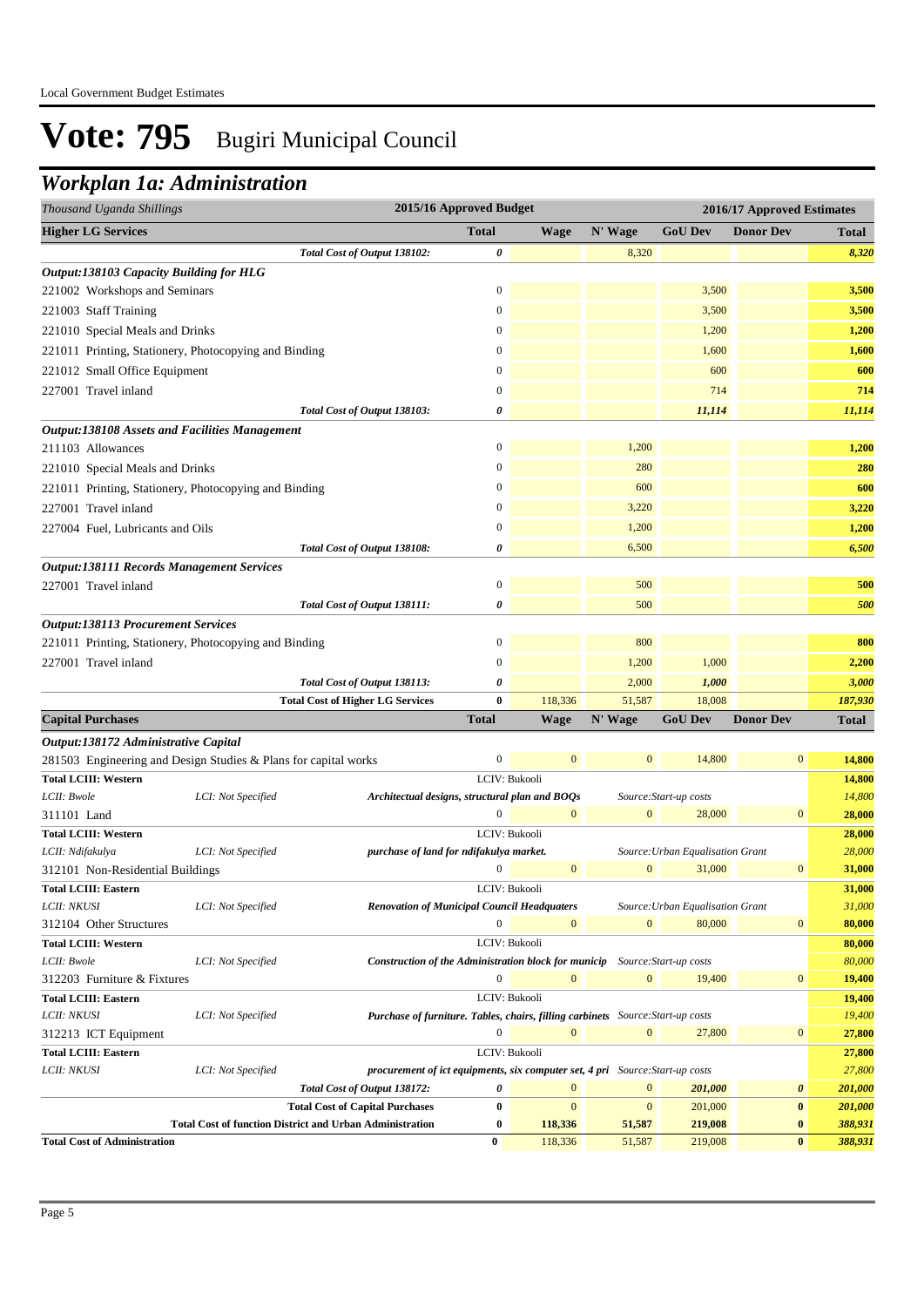## *Workplan 2: Finance*

### **(i) Overview of Workplan Revenue and Expenditures**

| <b>UShs Thousand</b>                               |                           | 2015/16                        | 2016/17                   |
|----------------------------------------------------|---------------------------|--------------------------------|---------------------------|
|                                                    | Approved<br><b>Budget</b> | <b>Outturn by</b><br>end March | Approved<br><b>Budget</b> |
| A: Breakdown of Workplan Revenues:                 |                           |                                |                           |
| <b>Recurrent Revenues</b>                          |                           | $\theta$                       | 87,745                    |
| <b>Locally Raised Revenues</b>                     |                           | $\theta$                       | 18,068                    |
| Urban Unconditional Grant (Non-Wage)               |                           | $\Omega$                       | 23,079                    |
| Urban Unconditional Grant (Wage)                   |                           | $\Omega$                       | 46,598                    |
| <b>Development Revenues</b>                        |                           | $\theta$                       | 10,757                    |
| Urban Discretionary Development Equalization Grant |                           | $\theta$                       | 10,757                    |
| <b>Total Revenues</b>                              |                           | $\bf{0}$                       | 98,501                    |
| <b>B: Breakdown of Workplan Expenditures:</b>      |                           |                                |                           |
| Recurrent Expenditure                              | $\theta$                  | $\theta$                       | 87,745                    |
| Wage                                               |                           | $\theta$                       | 46,598                    |
| Non Wage                                           |                           | $\overline{0}$                 | 41,147                    |
| Development Expenditure                            | 0                         | $\theta$                       | 10,757                    |
| Domestic Development                               |                           | 0                              | 10,757                    |
| Donor Development                                  |                           | $\overline{0}$                 | $\overline{0}$            |
| <b>Total Expenditure</b>                           | 0                         | $\bf{0}$                       | 98,501                    |

#### **(ii) Details of Workplan Revenues and Expenditures**

### *Expenditure Details for Workplan 2: Finance*

| LG Function 1481 Financial Management and Accountability(LG)    |                         |             |         |                |                            |              |  |
|-----------------------------------------------------------------|-------------------------|-------------|---------|----------------|----------------------------|--------------|--|
| Thousand Uganda Shillings                                       | 2015/16 Approved Budget |             |         |                | 2016/17 Approved Estimates |              |  |
| <b>Higher LG Services</b>                                       | <b>Total</b>            | <b>Wage</b> | N' Wage | <b>GoU Dev</b> | <b>Donor Dev</b>           | <b>Total</b> |  |
| Output:148101 LG Financial Management services                  |                         |             |         |                |                            |              |  |
| 211101 General Staff Salaries                                   | 0                       | 46,598      |         |                |                            | 46,598       |  |
| 211103 Allowances                                               | $\overline{0}$          |             | 4,250   |                |                            | 4,250        |  |
| 221002 Workshops and Seminars                                   | $\overline{0}$          |             | 2,500   |                |                            | 2,500        |  |
| 221007 Books, Periodicals & Newspapers                          | $\overline{0}$          |             | 800     |                |                            | 800          |  |
| 221010 Special Meals and Drinks                                 | $\overline{0}$          |             | 2,000   |                |                            | 2,000        |  |
| 221011 Printing, Stationery, Photocopying and Binding           | 0                       |             | 2,000   |                |                            | 2,000        |  |
| 227001 Travel inland                                            | 0                       |             | 5,179   | 6,000          |                            | 11,179       |  |
| 227004 Fuel, Lubricants and Oils                                | 0                       |             | 9,000   |                |                            | 9,000        |  |
| Total Cost of Output 148101:                                    | 0                       | 46,598      | 25,729  | 6,000          |                            | 78,327       |  |
| <b>Output:148102 Revenue Management and Collection Services</b> |                         |             |         |                |                            |              |  |
| 211103 Allowances                                               | $\overline{0}$          |             | 2,600   |                |                            | 2,600        |  |
| 221001 Advertising and Public Relations                         | 0                       |             | 1,200   |                |                            | 1,200        |  |
| 221010 Special Meals and Drinks                                 | 0                       |             | 2,200   |                |                            | 2,200        |  |
| 221011 Printing, Stationery, Photocopying and Binding           | 0                       |             | 2,400   |                |                            | 2,400        |  |
| 227001 Travel inland                                            | $\overline{0}$          |             | 2,100   | 2,757          |                            | 4,857        |  |
| 227004 Fuel, Lubricants and Oils                                | 0                       |             | 2,000   |                |                            | 2,000        |  |
| Total Cost of Output 148102:                                    | 0                       |             | 12,500  | 2,757          |                            | 15,257       |  |
| <b>Output:148103 Budgeting and Planning Services</b>            |                         |             |         |                |                            |              |  |
| 211103 Allowances                                               | $\overline{0}$          |             | 918     |                |                            | 918          |  |
| 221002 Workshops and Seminars                                   | 0                       |             | 2,000   |                |                            | 2,000        |  |
| 227001 Travel inland                                            | 0                       |             |         | 2,000          |                            | 2,000        |  |
| Total Cost of Output 148103:                                    | 0                       |             | 2,918   | 2,000          |                            | 4,918        |  |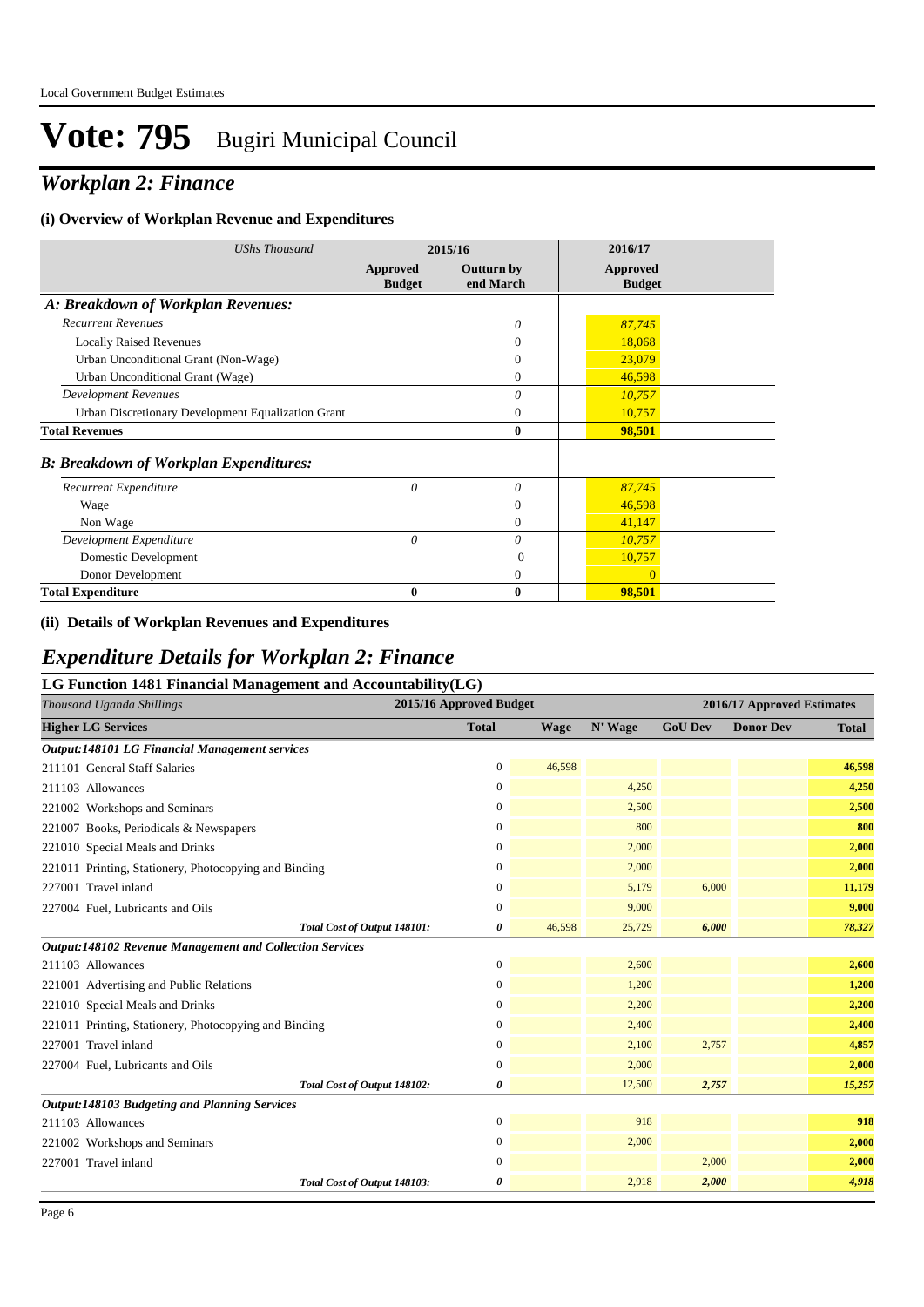## *Workplan 2: Finance*

| Thousand Uganda Shillings                                          | 2015/16 Approved Budget |        |         |                | 2016/17 Approved Estimates |              |
|--------------------------------------------------------------------|-------------------------|--------|---------|----------------|----------------------------|--------------|
| <b>Higher LG Services</b>                                          | <b>Total</b>            | Wage   | N' Wage | <b>GoU Dev</b> | <b>Donor Dev</b>           | <b>Total</b> |
| <b>Total Cost of Higher LG Services</b>                            |                         | 46,598 | 41,147  | 10,757         |                            | 98.501       |
| Total Cost of function Financial Management and Accountability(LG) |                         | 46,598 | 41,147  | 10.757         |                            | 98.501       |
| <b>Total Cost of Finance</b>                                       | 0                       | 46,598 | 41,147  | 10,757         |                            | 98,501       |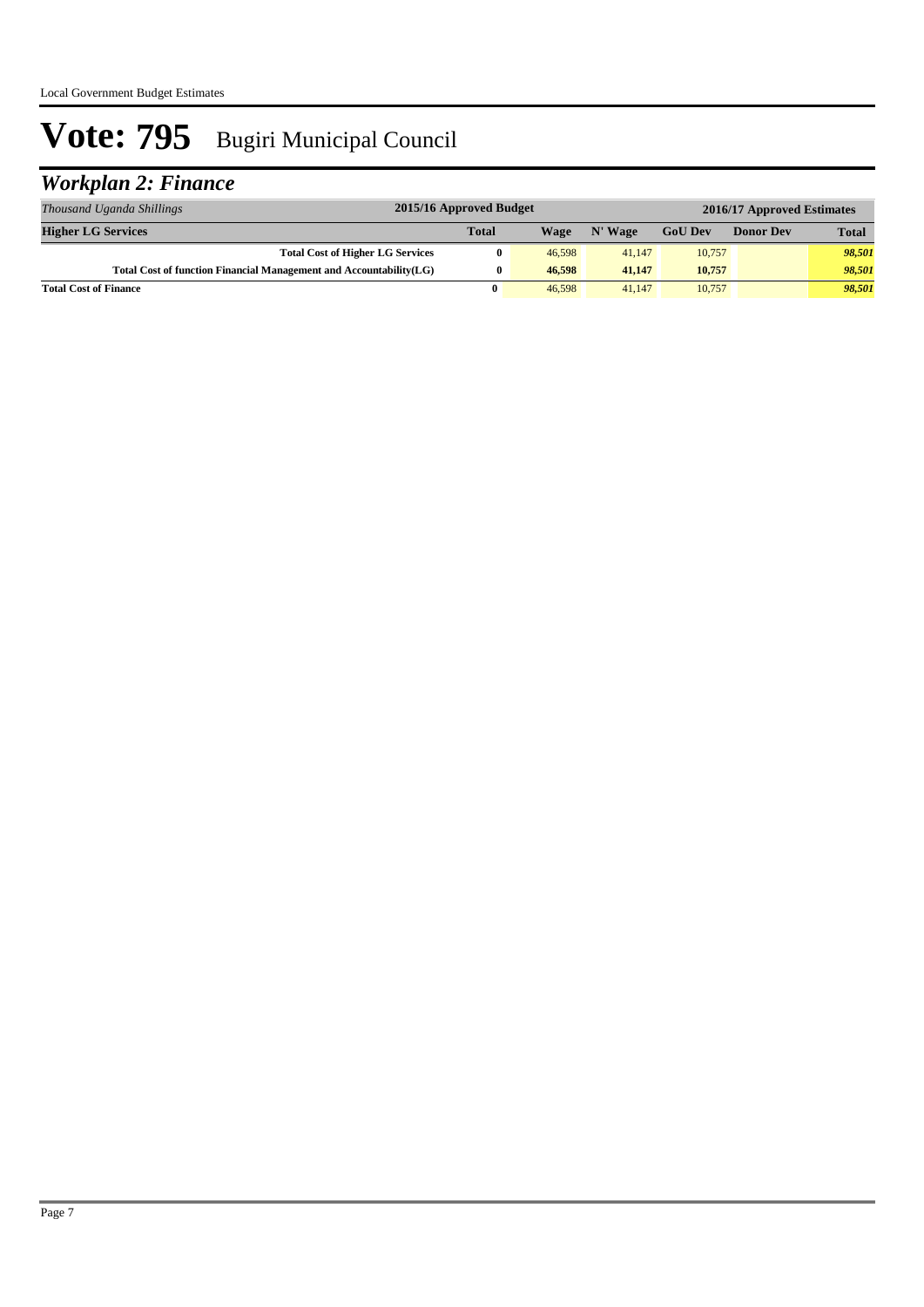## *Workplan 3: Statutory Bodies*

### **(i) Overview of Workplan Revenue and Expenditures**

| <b>UShs Thousand</b>                          |                           | 2015/16                        | 2016/17                   |  |
|-----------------------------------------------|---------------------------|--------------------------------|---------------------------|--|
|                                               | Approved<br><b>Budget</b> | <b>Outturn by</b><br>end March | Approved<br><b>Budget</b> |  |
| A: Breakdown of Workplan Revenues:            |                           |                                |                           |  |
| <b>Recurrent Revenues</b>                     |                           | $\theta$                       | 125,093                   |  |
| <b>Locally Raised Revenues</b>                |                           | 0                              | 40,760                    |  |
| Urban Unconditional Grant (Non-Wage)          |                           | $\Omega$                       | 49,200                    |  |
| Urban Unconditional Grant (Wage)              |                           | $\overline{0}$                 | 35,133                    |  |
| <b>Total Revenues</b>                         |                           | $\bf{0}$                       | 125,093                   |  |
| <b>B: Breakdown of Workplan Expenditures:</b> |                           |                                |                           |  |
| Recurrent Expenditure                         | 0                         | 0                              | 125,093                   |  |
| Wage                                          |                           | $\Omega$                       | 35,133                    |  |
| Non Wage                                      |                           | $\Omega$                       | 89,960                    |  |
| Development Expenditure                       | $\theta$                  | 0                              | $\theta$                  |  |
| Domestic Development                          |                           | $\theta$                       | $\Omega$                  |  |
| Donor Development                             |                           | $\Omega$                       | $\Omega$                  |  |
| <b>Total Expenditure</b>                      | 0                         | 0                              | 125,093                   |  |

### **(ii) Details of Workplan Revenues and Expenditures**

### *Expenditure Details for Workplan 3: Statutory Bodies*

### **LG Function 1382 Local Statutory Bodies**

| Thousand Uganda Shillings                              | 2015/16 Approved Budget      |                |             |         | 2016/17 Approved Estimates |                  |              |
|--------------------------------------------------------|------------------------------|----------------|-------------|---------|----------------------------|------------------|--------------|
| <b>Higher LG Services</b>                              |                              | <b>Total</b>   | <b>Wage</b> | N' Wage | <b>GoU Dev</b>             | <b>Donor Dev</b> | <b>Total</b> |
| <b>Output:138201 LG Council Adminstration services</b> |                              |                |             |         |                            |                  |              |
| 211101 General Staff Salaries                          |                              | $\mathbf{0}$   | 35,133      |         |                            |                  | 35,133       |
| 211103 Allowances                                      |                              | 0              |             | 1,200   |                            |                  | 1,200        |
| 227001 Travel inland                                   |                              | $\mathbf{0}$   |             | 3,890   |                            |                  | 3,890        |
|                                                        | Total Cost of Output 138201: | 0              | 35,133      | 5,090   |                            |                  | 40,223       |
| Output:138206 LG Political and executive oversight     |                              |                |             |         |                            |                  |              |
| 211103 Allowances                                      |                              | $\mathbf{0}$   |             | 64,970  |                            |                  | 64,970       |
| 227001 Travel inland                                   |                              | $\mathbf{0}$   |             | 1,938   |                            |                  | 1,938        |
| 227004 Fuel, Lubricants and Oils                       |                              | $\overline{0}$ |             | 10,050  |                            |                  | 10,050       |
| 282101 Donations                                       |                              | $\mathbf{0}$   |             | 3,112   |                            |                  | 3,112        |
|                                                        | Total Cost of Output 138206: | 0              |             | 80,070  |                            |                  | 80,070       |
| <b>Output:138207 Standing Committees Services</b>      |                              |                |             |         |                            |                  |              |
| 211103 Allowances                                      |                              | $\mathbf{0}$   |             | 4,800   |                            |                  | 4,800        |
|                                                        | Total Cost of Output 138207: | 0              |             | 4,800   |                            |                  | 4,800        |
| <b>Total Cost of Higher LG Services</b>                |                              | $\bf{0}$       | 35,133      | 89,960  |                            |                  | 125,093      |
| <b>Total Cost of function Local Statutory Bodies</b>   |                              | $\bf{0}$       | 35,133      | 89,960  |                            |                  | 125,093      |
| <b>Total Cost of Statutory Bodies</b>                  |                              | $\bf{0}$       | 35,133      | 89,960  |                            |                  | 125,093      |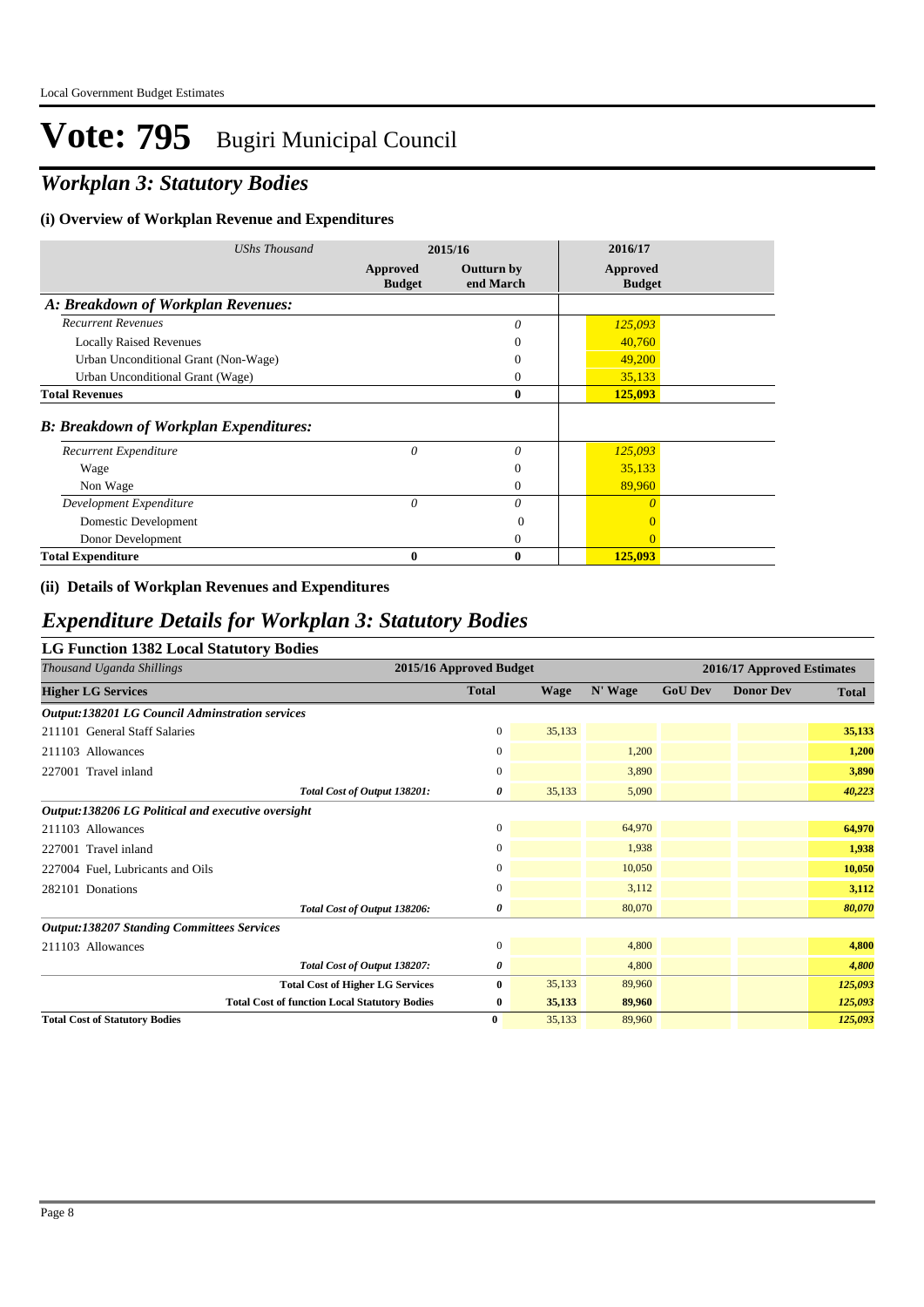## *Workplan 4: Production and Marketing*

### **(i) Overview of Workplan Revenue and Expenditures**

| <b>UShs Thousand</b>                               |                           | 2015/16                        | 2016/17                   |  |
|----------------------------------------------------|---------------------------|--------------------------------|---------------------------|--|
|                                                    | Approved<br><b>Budget</b> | <b>Outturn by</b><br>end March | Approved<br><b>Budget</b> |  |
| A: Breakdown of Workplan Revenues:                 |                           |                                |                           |  |
| <b>Recurrent Revenues</b>                          |                           | $\theta$                       | 69,316                    |  |
| <b>Locally Raised Revenues</b>                     |                           | $\Omega$                       | 3,403                     |  |
| Sector Conditional Grant (Non-Wage)                |                           | $\Omega$                       | 9,395                     |  |
| Sector Conditional Grant (Wage)                    |                           | $\Omega$                       | 25,000                    |  |
| Urban Unconditional Grant (Non-Wage)               |                           | $\Omega$                       | 1,200                     |  |
| Urban Unconditional Grant (Wage)                   |                           | $\overline{0}$                 | 30,317                    |  |
| <b>Development Revenues</b>                        |                           | 0                              | 6,914                     |  |
| Urban Discretionary Development Equalization Grant |                           | $\Omega$                       | 6,914                     |  |
| <b>Total Revenues</b>                              |                           | $\mathbf{0}$                   | 76,230                    |  |
| <b>B: Breakdown of Workplan Expenditures:</b>      |                           |                                |                           |  |
| Recurrent Expenditure                              | $\theta$                  | $\theta$                       | 69,316                    |  |
| Wage                                               |                           | $\Omega$                       | 55,317                    |  |
| Non Wage                                           |                           | $\mathbf{0}$                   | 13,998                    |  |
| Development Expenditure                            | $\theta$                  | 0                              | 6,914                     |  |
| Domestic Development                               |                           | $\Omega$                       | 6,914                     |  |
| Donor Development                                  |                           | $\mathbf{0}$                   | $\Omega$                  |  |
| <b>Total Expenditure</b>                           | 0                         | $\bf{0}$                       | 76,230                    |  |

#### **(ii) Details of Workplan Revenues and Expenditures**

## *Expenditure Details for Workplan 4: Production and Marketing*

| <b>LG Function 0181 Agricultural Extension Services</b>      |                                                               |                                                           |                         |              |         |                            |                                         |              |
|--------------------------------------------------------------|---------------------------------------------------------------|-----------------------------------------------------------|-------------------------|--------------|---------|----------------------------|-----------------------------------------|--------------|
| Thousand Uganda Shillings                                    |                                                               |                                                           | 2015/16 Approved Budget |              |         | 2016/17 Approved Estimates |                                         |              |
| <b>Lower Local Services</b>                                  |                                                               |                                                           | <b>Total</b>            | <b>Wage</b>  | N' Wage | <b>GoU Dev</b>             | <b>Donor Dev</b>                        | <b>Total</b> |
| <b>Output:018151 LLG Extension Services (LLS)</b>            |                                                               |                                                           |                         |              |         |                            |                                         |              |
| 263367 Sector Conditional Grant (Non-Wage)                   |                                                               |                                                           | $\mathbf{0}$            | $\mathbf{0}$ | 940     |                            | $\overline{0}$<br>$\overline{0}$        | 940          |
| <b>Total LCIII: Eastern</b>                                  |                                                               |                                                           | LCIV: Bukooli           |              |         |                            |                                         | 470          |
| <b>LCII: NALUWERERE</b>                                      | LCI: Not Specified                                            | FUNDS Transferred to Eastern division for M& E            |                         |              |         |                            | Source: Sector Conditional Grant (Non-W | 470          |
| <b>Total LCIII: Western</b>                                  |                                                               |                                                           | LCIV: Bukooli           |              |         |                            |                                         | 470          |
| LCII: Ndifakulya                                             | LCI: Not Specified                                            | <b>FUNDS Transferred to Western division for M&amp; E</b> |                         |              |         |                            | Source: Sector Conditional Grant (Non-W | 470          |
|                                                              |                                                               | Total Cost of Output 018151:                              | 0                       | $\mathbf{0}$ | 940     |                            | $\boldsymbol{\theta}$<br>0              | 940          |
|                                                              |                                                               | <b>Total Cost of Lower Local Services</b>                 | $\bf{0}$                | $\theta$     | 940     |                            | $\overline{0}$<br>$\bf{0}$              | 940          |
| <b>Higher LG Services</b>                                    |                                                               |                                                           | <b>Total</b>            | Wage         | N' Wage | <b>GoU Dev</b>             | <b>Donor Dev</b>                        | <b>Total</b> |
| <b>Output:018101 Extension Worker Services</b>               |                                                               |                                                           |                         |              |         |                            |                                         |              |
| 227001 Travel inland                                         |                                                               |                                                           | $\mathbf{0}$            |              | 2,660   |                            |                                         | 2,660        |
|                                                              |                                                               | Total Cost of Output 018101:                              | 0                       |              | 2,660   |                            |                                         | 2,660        |
|                                                              |                                                               | <b>Total Cost of Higher LG Services</b>                   | $\bf{0}$                |              | 2,660   |                            |                                         | 2,660        |
|                                                              | <b>Total Cost of function Agricultural Extension Services</b> |                                                           | $\bf{0}$                | $\bf{0}$     | 3,600   |                            | $\bf{0}$<br>$\bf{0}$                    | 3,600        |
| <b>LG Function 0182 District Production Services</b>         |                                                               |                                                           |                         |              |         |                            |                                         |              |
| Thousand Uganda Shillings                                    |                                                               |                                                           | 2015/16 Approved Budget |              |         |                            | 2016/17 Approved Estimates              |              |
| <b>Higher LG Services</b>                                    |                                                               |                                                           | <b>Total</b>            | Wage         | N' Wage | <b>GoU Dev</b>             | <b>Donor Dev</b>                        | <b>Total</b> |
| <b>Output:018201 District Production Management Services</b> |                                                               |                                                           |                         |              |         |                            |                                         |              |
| 211101 General Staff Salaries                                |                                                               |                                                           | $\mathbf{0}$            | 55,317       |         |                            |                                         | 55,317       |
| 211103 Allowances                                            |                                                               |                                                           | $\mathbf{0}$            |              | 1,000   |                            |                                         | 1,000        |
| 227001 Travel inland                                         |                                                               |                                                           | $\Omega$                |              | 1,800   |                            |                                         | 1,800        |
|                                                              |                                                               | Total Cost of Output 018201:                              | 0                       | 55.317       | 2.800   |                            |                                         | 58.117       |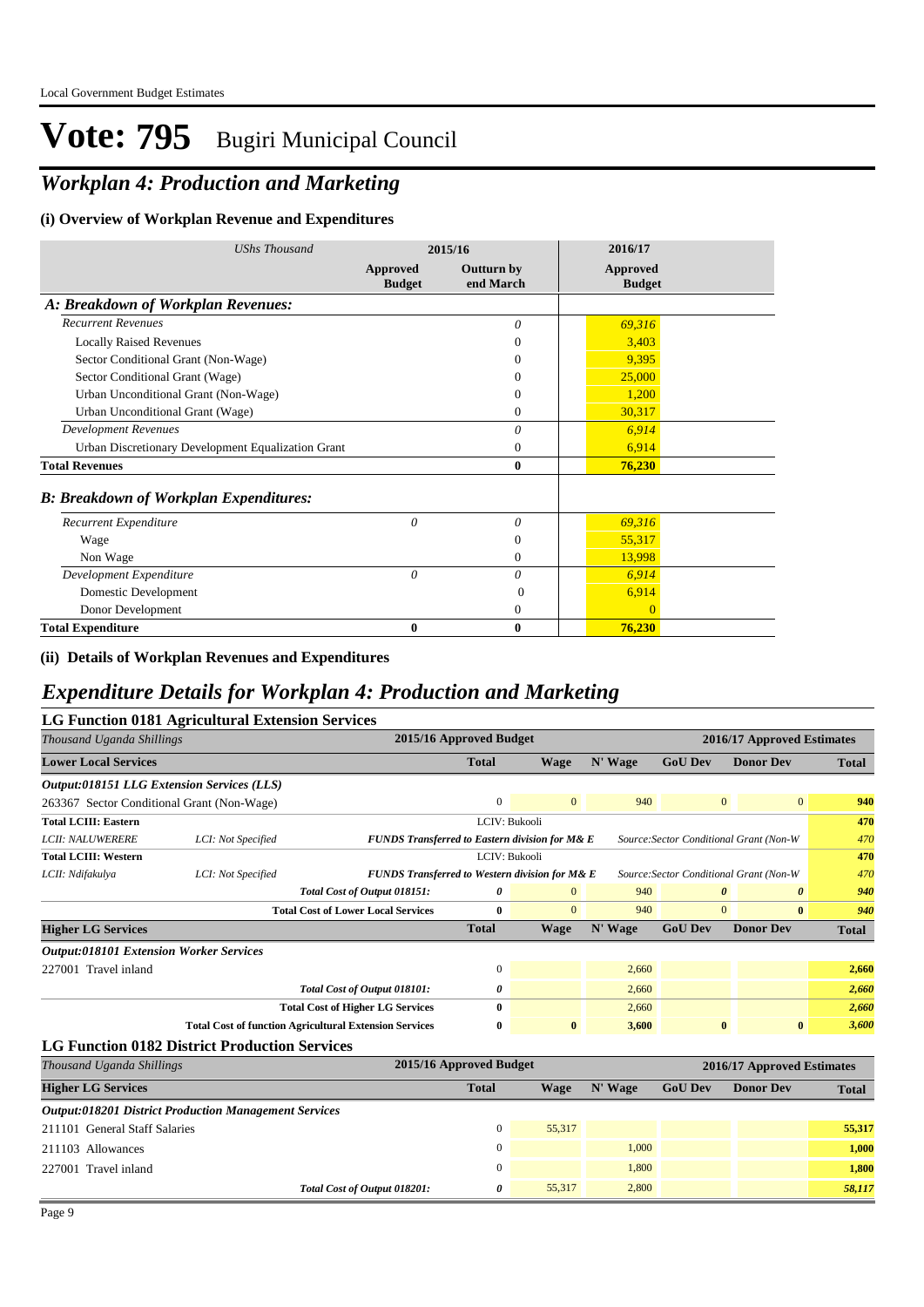## *Workplan 4: Production and Marketing*

| Thousand Uganda Shillings                                            |                                         | 2015/16 Approved Budget |             | 2016/17 Approved Estimates |                |                            |              |
|----------------------------------------------------------------------|-----------------------------------------|-------------------------|-------------|----------------------------|----------------|----------------------------|--------------|
| <b>Higher LG Services</b>                                            |                                         | <b>Total</b>            | <b>Wage</b> | N' Wage                    | <b>GoU Dev</b> | <b>Donor Dev</b>           | <b>Total</b> |
| Output:018202 Crop disease control and marketing                     |                                         |                         |             |                            |                |                            |              |
| 227001 Travel inland                                                 |                                         | $\mathbf{0}$            |             | 1,200                      |                |                            | 1,200        |
|                                                                      | Total Cost of Output 018202:            | 0                       |             | 1,200                      |                |                            | 1,200        |
| <b>Output:018203 Farmer Institution Development</b>                  |                                         |                         |             |                            |                |                            |              |
| 227001 Travel inland                                                 |                                         | $\mathbf{0}$            |             | 1,198                      | 6,914          |                            | 8,112        |
|                                                                      | Total Cost of Output 018203:            | 0                       |             | 1,198                      | 6,914          |                            | 8,112        |
| Output:018204 Livestock Health and Marketing                         |                                         |                         |             |                            |                |                            |              |
| 227001 Travel inland                                                 |                                         | $\mathbf{0}$            |             | 1,200                      |                |                            | 1,200        |
|                                                                      | Total Cost of Output 018204:            | 0                       |             | 1,200                      |                |                            | 1,200        |
|                                                                      | <b>Total Cost of Higher LG Services</b> | $\mathbf{0}$            | 55,317      | 6,398                      | 6,914          |                            | 68,630       |
| <b>Total Cost of function District Production Services</b>           |                                         | $\bf{0}$                | 55,317      | 6,398                      | 6,914          |                            | 68,630       |
| <b>LG Function 0183 District Commercial Services</b>                 |                                         |                         |             |                            |                |                            |              |
| Thousand Uganda Shillings                                            |                                         | 2015/16 Approved Budget |             |                            |                | 2016/17 Approved Estimates |              |
| <b>Higher LG Services</b>                                            |                                         | <b>Total</b>            | <b>Wage</b> | N' Wage                    | <b>GoU Dev</b> | <b>Donor Dev</b>           | <b>Total</b> |
| <b>Output:018301 Trade Development and Promotion Services</b>        |                                         |                         |             |                            |                |                            |              |
| 227001 Travel inland                                                 |                                         | $\boldsymbol{0}$        |             | 2,000                      |                |                            | 2,000        |
|                                                                      | Total Cost of Output 018301:            | 0                       |             | 2,000                      |                |                            | 2,000        |
| <b>Output:018302 Enterprise Development Services</b>                 |                                         |                         |             |                            |                |                            |              |
| 227001 Travel inland                                                 |                                         | $\mathbf{0}$            |             | 1,200                      |                |                            | 1,200        |
|                                                                      | Total Cost of Output 018302:            | 0                       |             | 1,200                      |                |                            | 1,200        |
| <b>Output:018304 Cooperatives Mobilisation and Outreach Services</b> |                                         |                         |             |                            |                |                            |              |
| 211103 Allowances                                                    |                                         | $\boldsymbol{0}$        |             | 800                        |                |                            | 800          |
|                                                                      | Total Cost of Output 018304:            | 0                       |             | 800                        |                |                            | 800          |
|                                                                      | <b>Total Cost of Higher LG Services</b> | $\bf{0}$                |             | 4,000                      |                |                            | 4,000        |
| <b>Total Cost of function District Commercial Services</b>           |                                         | $\bf{0}$                |             | 4,000                      |                |                            | 4,000        |
| <b>Total Cost of Production and Marketing</b>                        |                                         | $\bf{0}$                | 55.317      | 13,998                     | 6,914          | $\bf{0}$                   | 76,230       |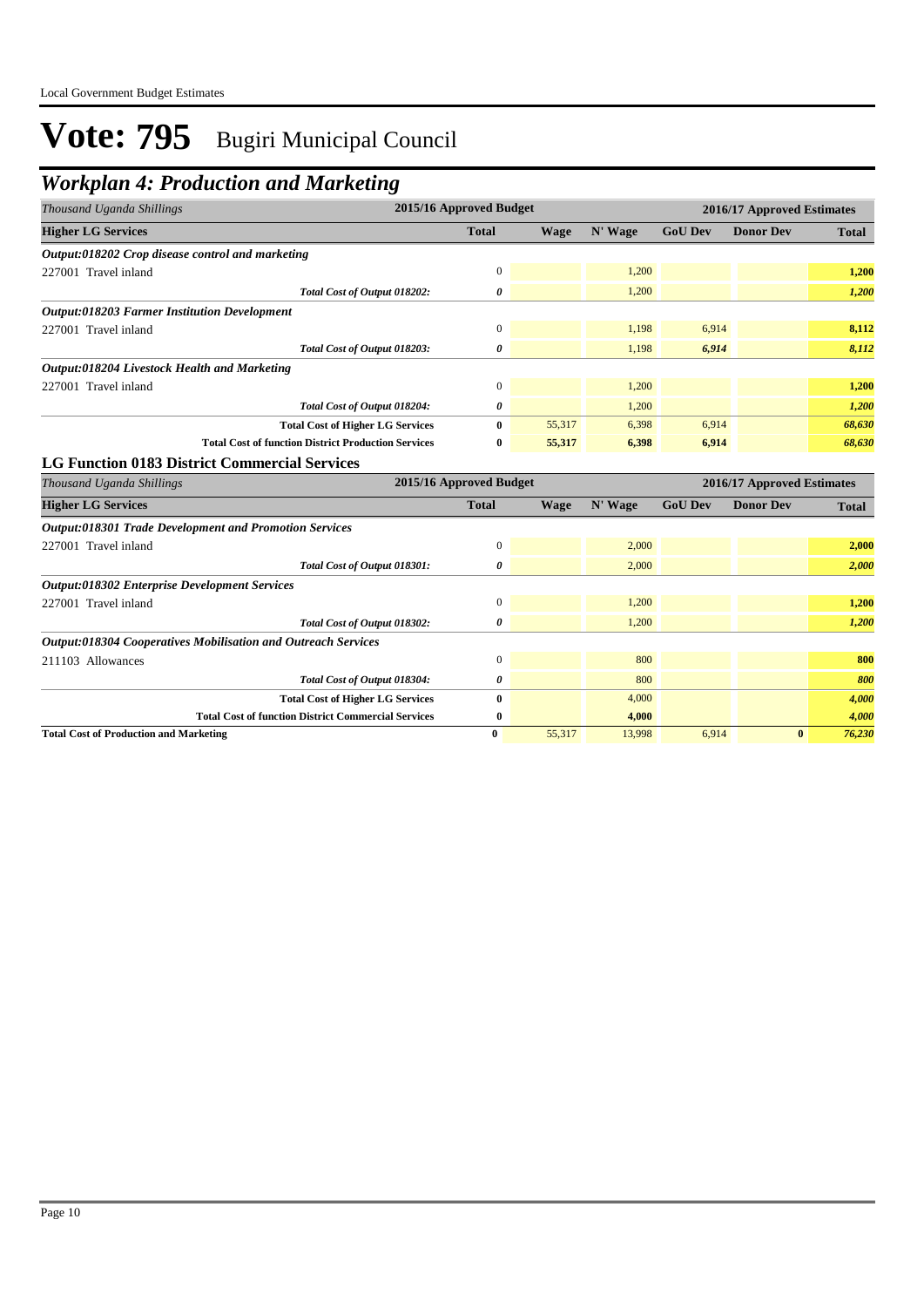## *Workplan 5: Health*

### **(i) Overview of Workplan Revenue and Expenditures**

| <b>UShs Thousand</b>                          | 2015/16                   |                                | 2016/17                          |
|-----------------------------------------------|---------------------------|--------------------------------|----------------------------------|
|                                               | Approved<br><b>Budget</b> | <b>Outturn by</b><br>end March | <b>Approved</b><br><b>Budget</b> |
| A: Breakdown of Workplan Revenues:            |                           |                                |                                  |
| <b>Recurrent Revenues</b>                     |                           | 0                              | 108,558                          |
| <b>Locally Raised Revenues</b>                |                           | 0                              | 11,344                           |
| Sector Conditional Grant (Non-Wage)           |                           | $\theta$                       | 21,410                           |
| Sector Conditional Grant (Wage)               |                           | $\Omega$                       | 39,415                           |
| Urban Unconditional Grant (Non-Wage)          |                           | 0                              | 1,200                            |
| Urban Unconditional Grant (Wage)              |                           | 0                              | 35,188                           |
| <b>Total Revenues</b>                         |                           | 0                              | 108,558                          |
| <b>B: Breakdown of Workplan Expenditures:</b> |                           |                                |                                  |
| Recurrent Expenditure                         | 0                         | 0                              | 108,558                          |
| Wage                                          |                           | $\mathbf{0}$                   | 74,603                           |
| Non Wage                                      |                           | $\overline{0}$                 | 33,954                           |
| Development Expenditure                       | 0                         | 0                              | $\theta$                         |
| Domestic Development                          |                           | 0                              | $\overline{0}$                   |
| Donor Development                             |                           | $\overline{0}$                 | $\Omega$                         |
| <b>Total Expenditure</b>                      | 0                         | 0                              | 108,558                          |

### **(ii) Details of Workplan Revenues and Expenditures**

### *Expenditure Details for Workplan 5: Health*

| LG Function 0881 Primary Healthcare                     |                    |                                           |                         |              |         |                                          |                       |              |
|---------------------------------------------------------|--------------------|-------------------------------------------|-------------------------|--------------|---------|------------------------------------------|-----------------------|--------------|
| Thousand Uganda Shillings                               |                    |                                           | 2015/16 Approved Budget |              |         | 2016/17 Approved Estimates               |                       |              |
| <b>Lower Local Services</b>                             |                    |                                           | <b>Total</b>            | Wage         | N' Wage | <b>GoU Dev</b>                           | <b>Donor Dev</b>      | <b>Total</b> |
| Output:088154 Basic Healthcare Services (HCIV-HCII-LLS) |                    |                                           |                         |              |         |                                          |                       |              |
| 263104 Transfers to other govt. units (Current)         |                    |                                           | $\Omega$                | $\mathbf{0}$ | 5.000   | $\mathbf{0}$                             | $\mathbf{0}$          | 5.000        |
| <b>Total LCIII: Eastern</b>                             |                    |                                           | LCIV: Bukooli           |              |         |                                          |                       | 5,000        |
| <b>LCII: NALUWERERE</b>                                 | LCI: Not Specified | <b>Bugiri T/C HCII</b>                    |                         |              |         | Source: Conditional Grant to PHC - devel |                       | 5,000        |
|                                                         |                    | Total Cost of Output 088154:              | $\theta$                | $\mathbf{0}$ | 5.000   | $\boldsymbol{\theta}$                    | $\boldsymbol{\theta}$ | 5,000        |
|                                                         |                    | <b>Total Cost of Lower Local Services</b> | $\mathbf{0}$            | $\mathbf{0}$ | 5.000   | $\mathbf{0}$                             | $\bf{0}$              | 5.000        |

| <b>Higher LG Services</b>                         | <b>Total</b> | Wage     | N' Wage | <b>GoU Dev</b> | <b>Donor Dev</b> | <b>Total</b> |
|---------------------------------------------------|--------------|----------|---------|----------------|------------------|--------------|
| <b>Output:088101 Public Health Promotion</b>      |              |          |         |                |                  |              |
| 221001 Advertising and Public Relations           |              |          | 4.000   |                |                  | 4.000        |
| Total Cost of Output 088101:                      | 0            |          | 4,000   |                |                  | 4.000        |
| Output:088106 Promotion of Sanitation and Hygiene |              |          |         |                |                  |              |
| 224004 Cleaning and Sanitation                    | $\Omega$     |          | 10.971  |                |                  | 10,971       |
| Total Cost of Output 088106:                      | 0            |          | 10.971  |                |                  | 10,971       |
| <b>Total Cost of Higher LG Services</b>           | $\bf{0}$     |          | 14,971  |                |                  | 14,971       |
| <b>Total Cost of function Primary Healthcare</b>  | $\bf{0}$     | $\bf{0}$ | 19.971  | $\mathbf{0}$   | $\bf{0}$         | 19,971       |
|                                                   |              |          |         |                |                  |              |

#### **LG Function 0883 Health Management and Supervision**

| Thousand Uganda Shillings                             | 2015/16 Approved Budget |        |         |                | 2016/17 Approved Estimates |              |  |
|-------------------------------------------------------|-------------------------|--------|---------|----------------|----------------------------|--------------|--|
| <b>Higher LG Services</b>                             | <b>Total</b>            | Wage   | N' Wage | <b>GoU Dev</b> | <b>Donor Dev</b>           | <b>Total</b> |  |
| Output:088301 Healthcare Management Services          |                         |        |         |                |                            |              |  |
| 211101 General Staff Salaries                         |                         | 74,603 |         |                |                            | 74,603       |  |
| 211103 Allowances                                     |                         |        | 2.000   |                |                            | 2,000        |  |
| 221002 Workshops and Seminars                         |                         |        | 1.000   |                |                            | 1.000        |  |
| 221011 Printing, Stationery, Photocopying and Binding |                         |        | 1,200   |                |                            | 1,200        |  |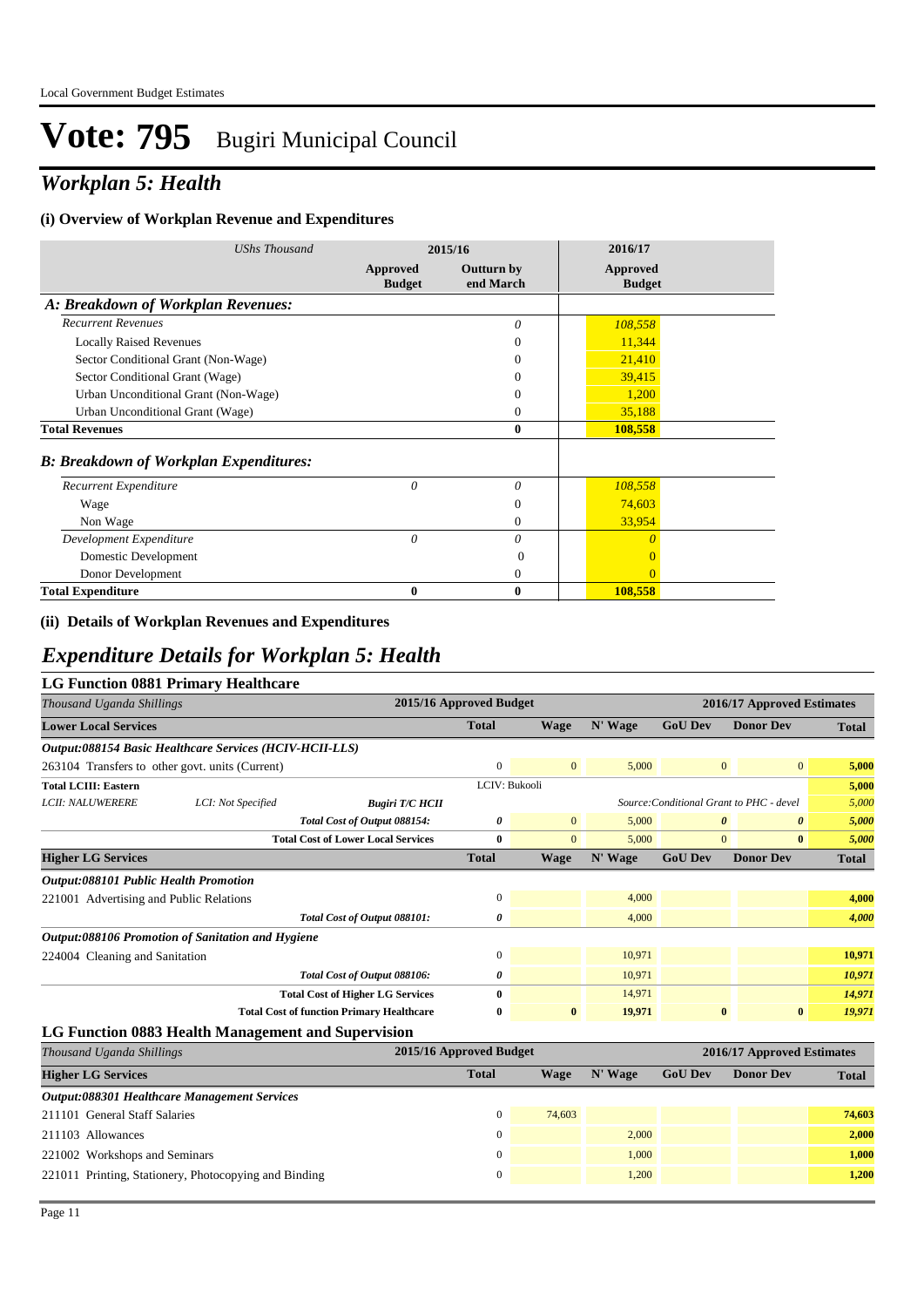## *Workplan 5: Health*

| Thousand Uganda Shillings                                       | 2015/16 Approved Budget |        |         |                | 2016/17 Approved Estimates |              |  |
|-----------------------------------------------------------------|-------------------------|--------|---------|----------------|----------------------------|--------------|--|
| <b>Higher LG Services</b>                                       | <b>Total</b>            | Wage   | N' Wage | <b>GoU Dev</b> | <b>Donor Dev</b>           | <b>Total</b> |  |
| 227001 Travel inland                                            | $\mathbf{0}$            |        | 2,488   |                |                            | 2,488        |  |
| 227004 Fuel, Lubricants and Oils                                | $\mathbf{0}$            |        | 2,400   |                |                            | 2,400        |  |
| Total Cost of Output 088301:                                    | 0                       | 74,603 | 9,088   |                |                            | 83,691       |  |
| Output:088302 Healthcare Services Monitoring and Inspection     |                         |        |         |                |                            |              |  |
| 227001 Travel inland                                            | $\Omega$                |        | 4.896   |                |                            | 4,896        |  |
| Total Cost of Output 088302:                                    | 0                       |        | 4.896   |                |                            | 4,896        |  |
| <b>Total Cost of Higher LG Services</b>                         | 0                       | 74,603 | 13,983  |                |                            | 88,587       |  |
| <b>Total Cost of function Health Management and Supervision</b> | $\bf{0}$                | 74,603 | 13,983  |                |                            | 88,587       |  |
| <b>Total Cost of Health</b>                                     | 0                       | 74,603 | 33,954  |                | $\bf{0}$                   | 108,557      |  |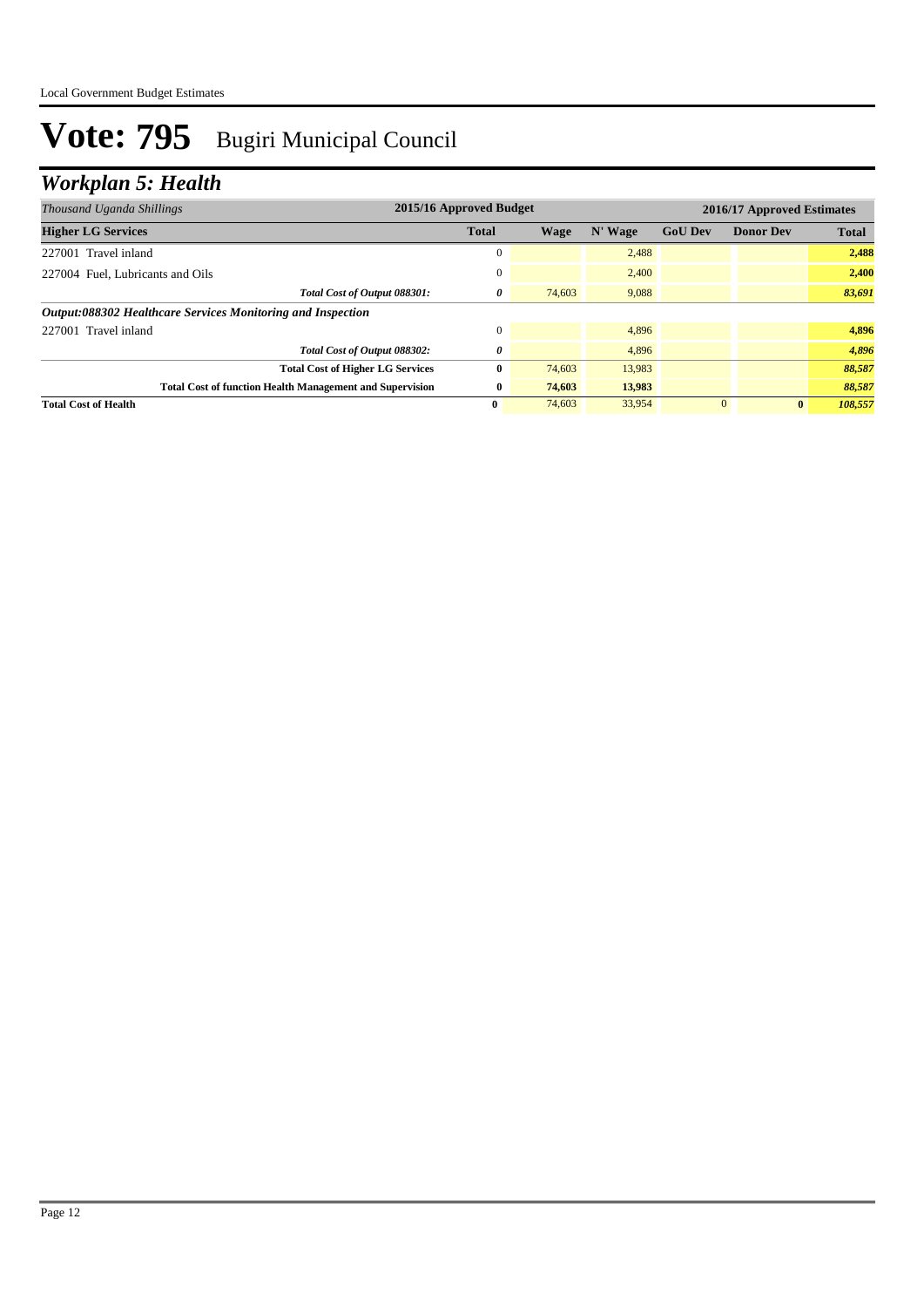## *Workplan 6: Education*

### **(i) Overview of Workplan Revenue and Expenditures**

| <b>UShs Thousand</b>                          |                           | 2015/16                        | 2016/17                   |  |
|-----------------------------------------------|---------------------------|--------------------------------|---------------------------|--|
|                                               | Approved<br><b>Budget</b> | <b>Outturn by</b><br>end March | Approved<br><b>Budget</b> |  |
| A: Breakdown of Workplan Revenues:            |                           |                                |                           |  |
| <b>Recurrent Revenues</b>                     |                           | $\theta$                       | 1,265,413                 |  |
| <b>Locally Raised Revenues</b>                |                           | $\Omega$                       | 7,373                     |  |
| Sector Conditional Grant (Non-Wage)           |                           | $\Omega$                       | 263,326                   |  |
| Sector Conditional Grant (Wage)               |                           | $\Omega$                       | 969,345                   |  |
| Urban Unconditional Grant (Non-Wage)          |                           | $\Omega$                       | 2,072                     |  |
| Urban Unconditional Grant (Wage)              |                           | $\Omega$                       | 23,296                    |  |
| <b>Development Revenues</b>                   |                           | $\theta$                       | 63,484                    |  |
| Development Grant                             |                           | $\overline{0}$                 | 63,484                    |  |
| <b>Total Revenues</b>                         |                           | $\mathbf{0}$                   | 1,328,897                 |  |
| <b>B: Breakdown of Workplan Expenditures:</b> |                           |                                |                           |  |
| Recurrent Expenditure                         | $\theta$                  | $\theta$                       | 1,265,413                 |  |
| Wage                                          |                           | $\Omega$                       | 992,641                   |  |
| Non Wage                                      |                           | $\theta$                       | 272,772                   |  |
| Development Expenditure                       | $\theta$                  | 0                              | 63,484                    |  |
| Domestic Development                          |                           | $\Omega$                       | 63,484                    |  |
| Donor Development                             |                           | $\mathbf{0}$                   | $\Omega$                  |  |
| <b>Total Expenditure</b>                      | 0                         | $\bf{0}$                       | 1,328,897                 |  |

### **(ii) Details of Workplan Revenues and Expenditures**

### *Expenditure Details for Workplan 6: Education*

### **LG Function 0781 Pre-Primary and Primary Education**

| Thousand Uganda Shillings                        |                    |                                           | 2015/16 Approved Budget |              |              | 2016/17 Approved Estimates |                                                |              |
|--------------------------------------------------|--------------------|-------------------------------------------|-------------------------|--------------|--------------|----------------------------|------------------------------------------------|--------------|
| <b>Lower Local Services</b>                      |                    |                                           | <b>Total</b>            | <b>Wage</b>  | N' Wage      | <b>GoU Dev</b>             | <b>Donor Dev</b>                               | <b>Total</b> |
| Output:078151 Primary Schools Services UPE (LLS) |                    |                                           |                         |              |              |                            |                                                |              |
| 263366 Sector Conditional Grant (Wage)           |                    |                                           | $\mathbf{0}$            | 534,057      | $\mathbf{0}$ |                            | $\overline{0}$<br>$\overline{0}$               | 534,057      |
| <b>Total LCIII: Eastern</b>                      |                    |                                           | LCIV: Bukooli           |              |              |                            |                                                | 258,999      |
| <b>LCII: NALUWERERE</b>                          | LCI: Not Specified | <b>Naluwerere P/S</b>                     |                         |              |              |                            | Source: Sector Conditional Grant (Wage)        | 130,289      |
| <b>LCII: NALUWERERE</b>                          | LCI: Not Specified | <b>Bugubo Butambula PS</b>                |                         |              |              |                            | Source: Sector Conditional Grant (Wage)        | 42,790       |
| LCII: NKUSI                                      | LCI: Not Specified | <b>Busanzi</b> P/s                        |                         |              |              |                            | Source: Sector Conditional Grant (Wage)        | 85,920       |
| <b>Total LCIII: Western</b>                      |                    |                                           | LCIV: Bukooli           |              |              |                            |                                                | 275,058      |
| LCII: Bwole                                      | LCI: Not Specified | <b>HINDOCHA P/S</b>                       |                         |              |              |                            | Source: Sector Conditional Grant (Wage)        | 186,454      |
| LCII: Ndifakulya                                 | LCI: Not Specified | $Al$ -Jama $P/s$                          |                         |              |              |                            | Source: Sector Conditional Grant (Wage)        | 88,604       |
| 263367 Sector Conditional Grant (Non-Wage)       |                    |                                           | $\mathbf{0}$            | $\mathbf{0}$ | 31,278       |                            | $\mathbf{0}$<br>$\overline{0}$                 | 31,278       |
| <b>Total LCIII: Eastern</b>                      |                    |                                           | LCIV: Bukooli           |              |              |                            |                                                | 16,300       |
| <b>LCII: NALUWERERE</b>                          | LCI: Not Specified | <b>WALUWERERE P/S</b>                     |                         |              |              |                            | Source: Sector Conditional Grant (Non-W        | 5,830        |
| <b>LCII: NALUWERERE</b>                          | LCI: Not Specified | <b>BUGUBO BUTAMBULA PS</b>                |                         |              |              |                            | Source: Sector Conditional Grant (Non-W        | 5,711        |
| LCII: NKUSI                                      | LCI: Not Specified | <b>BUSANZI P/S</b>                        |                         |              |              |                            | Source: Sector Conditional Grant (Non-W        | 4,759        |
| <b>Total LCIII: Western</b>                      |                    |                                           | LCIV: Bukooli           |              |              |                            |                                                | 14,978       |
| LCII: Bwole                                      | LCI: Not Specified | <b>HINDOCHA P/S</b>                       |                         |              |              |                            | Source: Sector Conditional Grant (Non-W        | 8,630        |
| LCII: Ndifakulya                                 | LCI: Not Specified | <b>AL JAMA P/S</b>                        |                         |              |              |                            | Source: Sector Conditional Grant (Non-W        | 6,348        |
|                                                  |                    | Total Cost of Output 078151:              | 0                       | 534,057      | 31,278       |                            | $\boldsymbol{\theta}$<br>$\boldsymbol{\theta}$ | 565,335      |
|                                                  |                    | <b>Total Cost of Lower Local Services</b> | $\mathbf{0}$            | 534,057      | 31,278       |                            | $\overline{0}$<br>$\bf{0}$                     | 565,335      |
| <b>Capital Purchases</b>                         |                    |                                           | <b>Total</b>            | <b>Wage</b>  | N' Wage      | <b>GoU Dev</b>             | <b>Donor Dev</b>                               | <b>Total</b> |

*Output:078180 Classroom construction and rehabilitation*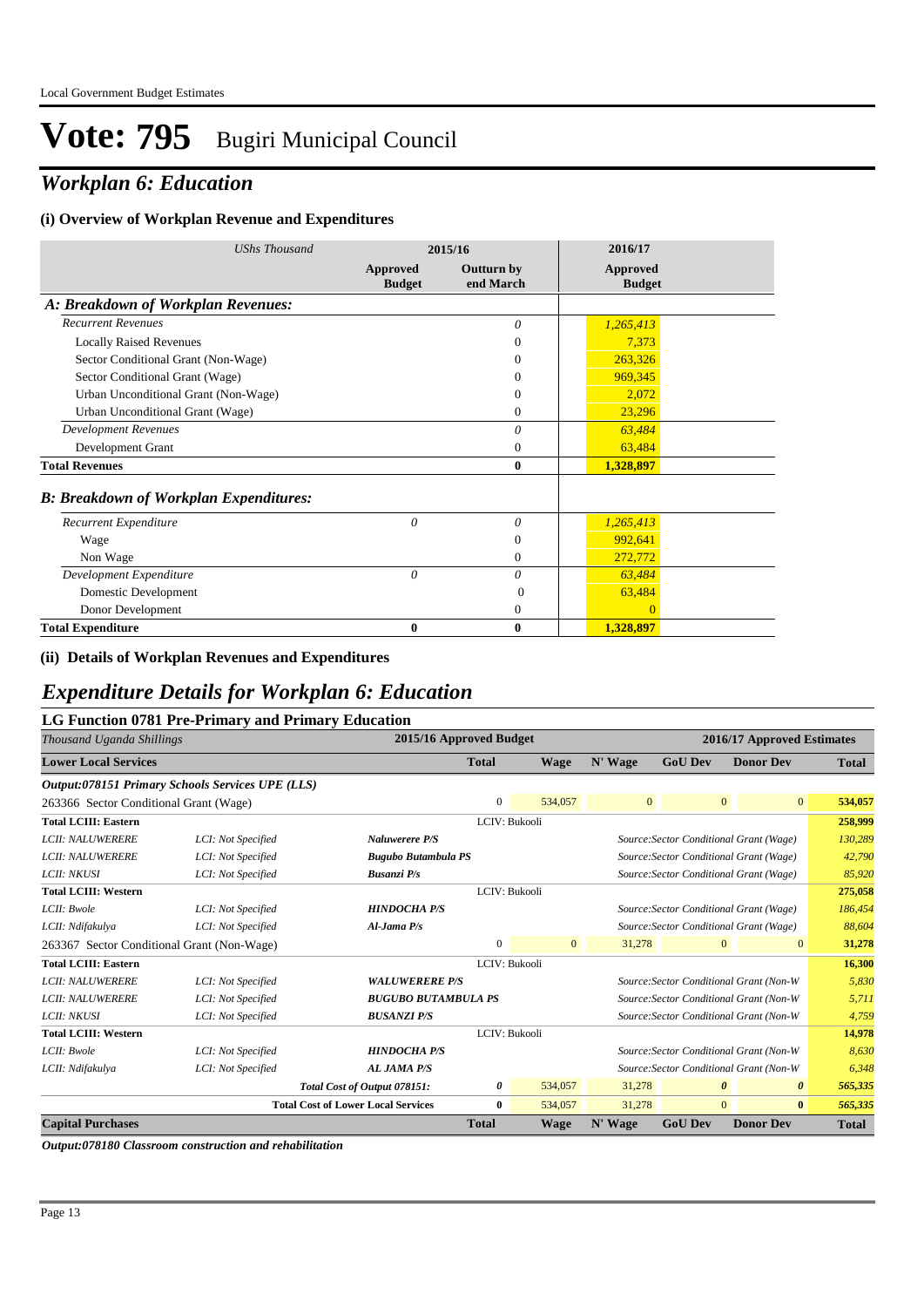## *Workplan 6: Education*

|                                                           | Thousand Uganda Shillings |                                                                                 |                         | 2015/16 Approved Budget |                                         |                                         | 2016/17 Approved Estimates              |              |  |
|-----------------------------------------------------------|---------------------------|---------------------------------------------------------------------------------|-------------------------|-------------------------|-----------------------------------------|-----------------------------------------|-----------------------------------------|--------------|--|
| <b>Capital Purchases</b>                                  |                           |                                                                                 | <b>Total</b>            | <b>Wage</b>             | N' Wage                                 | <b>GoU Dev</b>                          | <b>Donor Dev</b>                        | <b>Total</b> |  |
| 312101 Non-Residential Buildings                          |                           |                                                                                 | $\mathbf{0}$            | $\mathbf{0}$            | $\mathbf{0}$                            | 51,684                                  | $\mathbf{0}$                            | 51,684       |  |
| <b>Total LCIII: Western</b>                               |                           |                                                                                 | LCIV: Bukooli           |                         |                                         |                                         |                                         | 51,684       |  |
| LCII: Bwole                                               | LCI: Not Specified        | Rehabilitation of a 3 claassroom block at Hindocha p/ Source: Development Grant |                         |                         |                                         |                                         |                                         | 51,684       |  |
|                                                           |                           | Total Cost of Output 078180:                                                    | 0                       | $\boldsymbol{0}$        | $\mathbf{0}$                            | 51,684                                  | $\boldsymbol{\theta}$                   | 51,684       |  |
| Output:078183 Provision of furniture to primary schools   |                           |                                                                                 |                         |                         |                                         |                                         |                                         |              |  |
| 312203 Furniture & Fixtures                               |                           |                                                                                 | $\mathbf{0}$            | $\mathbf{0}$            | $\mathbf{0}$                            | 7,800                                   | $\bf{0}$                                | 7,800        |  |
| <b>Total LCIII: Western</b>                               |                           |                                                                                 | LCIV: Bukooli           |                         |                                         |                                         |                                         | 7,800        |  |
| LCII: Ndifakulya                                          | LCI: Not Specified        | Purchase of 50 pieces of desks for Al jama p/s                                  |                         |                         |                                         | Source:Development Grant                |                                         | 7,800        |  |
|                                                           |                           | Total Cost of Output 078183:                                                    | 0                       | $\bf{0}$                | $\bf{0}$                                | 7,800                                   | 0                                       | 7,800        |  |
|                                                           |                           | <b>Total Cost of Capital Purchases</b>                                          | $\bf{0}$                | $\mathbf{0}$            | $\mathbf{0}$                            | 59,484                                  | $\bf{0}$                                | 59,484       |  |
|                                                           |                           | <b>Total Cost of function Pre-Primary and Primary Education</b>                 | $\bf{0}$                | 534,057                 | 31,278                                  | 59,484                                  | $\bf{0}$                                | 624,820      |  |
| <b>LG Function 0782 Secondary Education</b>               |                           |                                                                                 |                         |                         |                                         |                                         |                                         |              |  |
| Thousand Uganda Shillings                                 |                           |                                                                                 | 2015/16 Approved Budget |                         |                                         |                                         | 2016/17 Approved Estimates              |              |  |
| <b>Lower Local Services</b>                               |                           |                                                                                 | <b>Total</b>            | Wage                    | N' Wage                                 | <b>GoU Dev</b>                          | <b>Donor Dev</b>                        | <b>Total</b> |  |
| Output:078251 Secondary Capitation(USE)(LLS)              |                           |                                                                                 |                         |                         |                                         |                                         |                                         |              |  |
| 263366 Sector Conditional Grant (Wage)                    |                           |                                                                                 | $\mathbf{0}$            | 268,816                 | $\mathbf{0}$                            | $\mathbf{0}$                            | $\mathbf{0}$                            | 268,816      |  |
| <b>Total LCIII: Western</b>                               |                           |                                                                                 | LCIV: Bukooli           |                         |                                         |                                         |                                         | 268,816      |  |
| LCII: Ndifakulya<br>LCI: Not Specified<br>Bukooli college |                           |                                                                                 |                         |                         |                                         | Source: Sector Conditional Grant (Wage) |                                         | 268,816      |  |
| 263367 Sector Conditional Grant (Non-Wage)                |                           |                                                                                 | $\boldsymbol{0}$        | $\overline{0}$          | 111,651                                 | $\overline{0}$                          | $\mathbf{0}$                            | 111,651      |  |
| <b>Total LCIII: Eastern</b>                               |                           |                                                                                 | LCIV: Bukooli           |                         |                                         |                                         |                                         | 38,499       |  |
| <b>LCII: NALUWERERE</b>                                   | LCI: Not Specified        | <b>UNIVERSAL HIGH SCHOOL</b>                                                    |                         |                         |                                         |                                         | Source: Sector Conditional Grant (Non-W | 12,767       |  |
| <b>LCII: NALUWERERE</b>                                   | LCI: Not Specified        | <b>ALLIANCE VICTORY SS</b>                                                      |                         |                         |                                         |                                         | Source: Sector Conditional Grant (Non-W | 25,733       |  |
| <b>Total LCIII: Western</b>                               |                           |                                                                                 | LCIV: Bukooli           |                         |                                         |                                         |                                         | 73,152       |  |
| LCII: Bwole                                               | LCI: Not Specified        | <b>TOWN VIEW HIGH SCHOOL</b>                                                    |                         |                         |                                         |                                         | Source: Sector Conditional Grant (Non-W | 17,120       |  |
| LCII: Bwole                                               | LCI: Not Specified        | <b>CRANE HIGH SCHOOL</b>                                                        |                         |                         | Source: Sector Conditional Grant (Non-W |                                         |                                         | 16,150       |  |
| LCII: Ndifakulya                                          | LCI: Not Specified        | <b>Bukooli</b> college                                                          |                         |                         |                                         |                                         | Source: Sector Conditional Grant (Non-W | 39,881       |  |
|                                                           |                           | Total Cost of Output 078251:                                                    | 0                       | 268,816                 | 111,651                                 | 0                                       | $\boldsymbol{\theta}$                   | 380,467      |  |
|                                                           |                           | <b>Total Cost of Lower Local Services</b>                                       | $\bf{0}$                | 268,816                 | 111,651                                 | $\mathbf{0}$                            | $\bf{0}$                                | 380,467      |  |
|                                                           |                           | <b>Total Cost of function Secondary Education</b>                               | 0                       | 268,816                 | 111,651                                 | $\bf{0}$                                | $\bf{0}$                                | 380,467      |  |
| LG Function 0783 Skills Development                       |                           |                                                                                 |                         |                         |                                         |                                         |                                         |              |  |
| Thousand Uganda Shillings                                 |                           |                                                                                 | 2015/16 Approved Budget |                         |                                         |                                         | 2016/17 Approved Estimates              |              |  |
| <b>Lower Local Services</b>                               |                           |                                                                                 | Total                   | <b>Wage</b>             | N' Wage                                 | <b>GoU</b> Dev                          | <b>Donor Dev</b>                        | <b>Total</b> |  |
| Output:078351 Tertiary Institutions Services (LLS)        |                           |                                                                                 |                         |                         |                                         |                                         |                                         |              |  |
| 263367 Sector Conditional Grant (Non-Wage)                |                           |                                                                                 | $\mathbf{0}$            | $\mathbf{0}$            | 108,690                                 | $\mathbf{0}$                            | $\mathbf{0}$                            | 108,690      |  |
| <b>Total LCIII: Western</b>                               |                           |                                                                                 | LCIV: Bukooli           |                         |                                         |                                         |                                         | 108,690      |  |
| LCII: Bwole                                               | LCI: Not Specified        | <b>Bukooli Technical School</b>                                                 |                         |                         |                                         |                                         | Source: Sector Conditional Grant (Non-W | 108,690      |  |
|                                                           |                           | Total Cost of Output 078351:                                                    | 0                       | $\boldsymbol{0}$        | 108,690                                 | 0                                       | 0                                       | 108,690      |  |
|                                                           |                           | <b>Total Cost of Lower Local Services</b>                                       | $\bf{0}$                | $\overline{0}$          | 108,690                                 | $\overline{0}$                          | $\bf{0}$                                | 108,690      |  |
| <b>Higher LG Services</b>                                 |                           |                                                                                 | <b>Total</b>            | <b>Wage</b>             | N' Wage                                 | <b>GoU Dev</b>                          | <b>Donor Dev</b>                        | Total        |  |
| <b>Output:078301 Tertiary Education Services</b>          |                           |                                                                                 |                         |                         |                                         |                                         |                                         |              |  |
| 211101 General Staff Salaries                             |                           |                                                                                 | $\bf{0}$                | 166,472                 |                                         |                                         |                                         | 166,472      |  |
|                                                           |                           | Total Cost of Output 078301:                                                    | 0                       | 166,472                 |                                         |                                         |                                         | 166,472      |  |
|                                                           |                           | <b>Total Cost of Higher LG Services</b>                                         | $\bf{0}$                | 166,472                 |                                         |                                         |                                         | 166,472      |  |
|                                                           |                           | <b>Total Cost of function Skills Development</b>                                | $\bf{0}$                | 166,472                 | 108,690                                 | $\bf{0}$                                | $\bf{0}$                                | 275,162      |  |
|                                                           |                           | LG Function 0784 Education & Sports Management and Inspection                   |                         |                         |                                         |                                         |                                         |              |  |
| Thousand Uganda Shillings                                 |                           |                                                                                 | 2015/16 Approved Budget |                         |                                         |                                         | 2016/17 Approved Estimates              |              |  |
| <b>Higher LG Services</b>                                 |                           |                                                                                 | <b>Total</b>            | <b>Wage</b>             | N' Wage                                 | <b>GoU Dev</b>                          | <b>Donor Dev</b>                        |              |  |
|                                                           |                           |                                                                                 |                         |                         |                                         |                                         |                                         | <b>Total</b> |  |
| <b>Output:078401 Education Management Services</b>        |                           |                                                                                 |                         |                         |                                         |                                         |                                         |              |  |
| 211101 General Staff Salaries                             |                           |                                                                                 | $\boldsymbol{0}$        | 23,296                  |                                         |                                         |                                         | 23,296       |  |
| 211103 Allowances                                         |                           |                                                                                 | $\boldsymbol{0}$        |                         | 1,800                                   |                                         |                                         | 1,800        |  |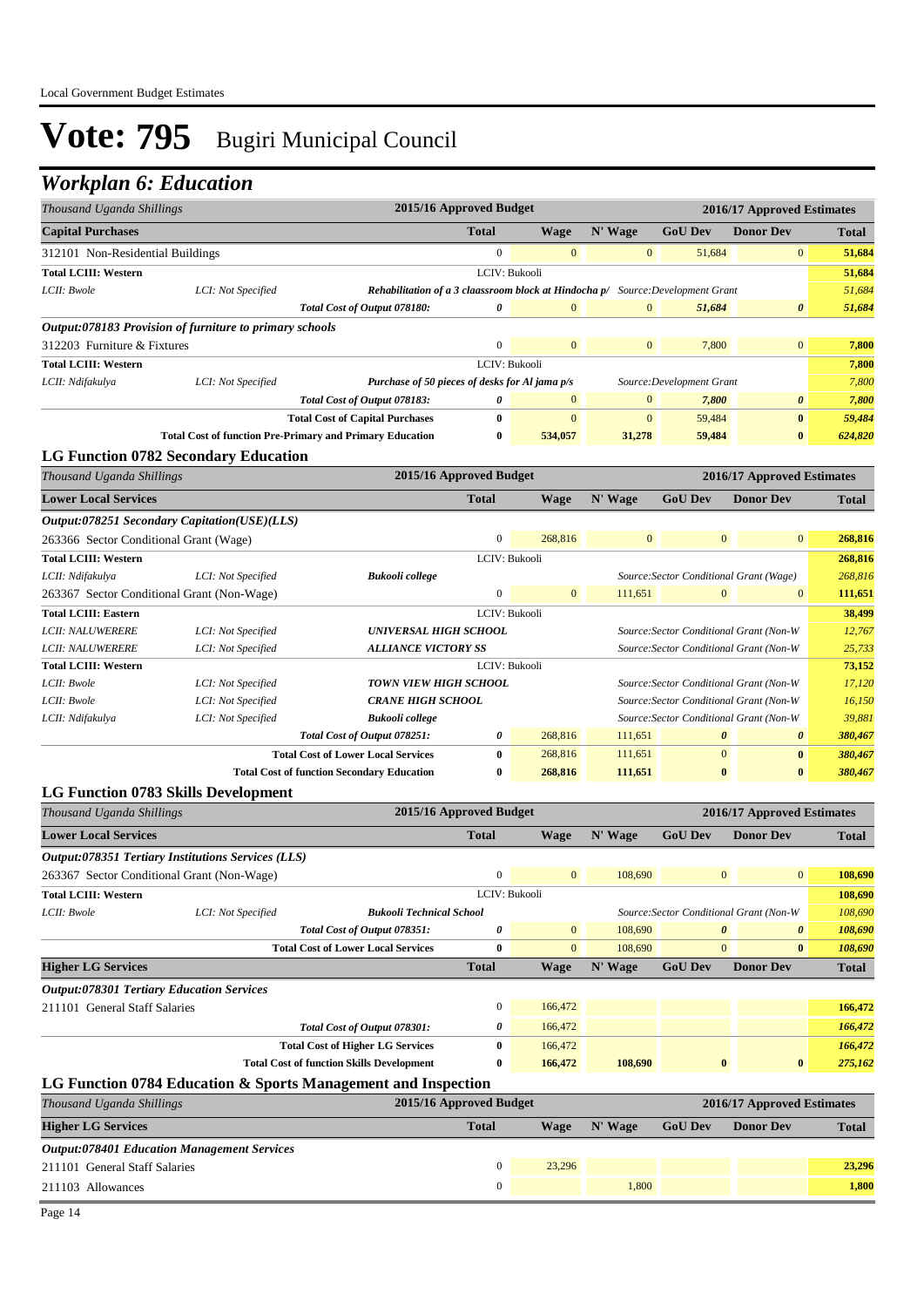## *Workplan 6: Education*

| Thousand Uganda Shillings                                                 | 2015/16 Approved Budget |         |         | 2016/17 Approved Estimates |                  |              |  |
|---------------------------------------------------------------------------|-------------------------|---------|---------|----------------------------|------------------|--------------|--|
| <b>Higher LG Services</b>                                                 | <b>Total</b>            | Wage    | N' Wage | <b>GoU Dev</b>             | <b>Donor Dev</b> | <b>Total</b> |  |
| 221002 Workshops and Seminars                                             | 0                       |         | 2,500   |                            |                  | 2,500        |  |
| 221011 Printing, Stationery, Photocopying and Binding                     | 0                       |         | 1,200   |                            |                  | 1,200        |  |
| 227001 Travel inland                                                      | $\mathbf{0}$            |         | 4.237   |                            |                  | 4,237        |  |
| 227004 Fuel, Lubricants and Oils                                          | $\mathbf{0}$            |         | 2,400   |                            |                  | 2,400        |  |
| Total Cost of Output 078401:                                              | 0                       | 23,296  | 12,137  |                            |                  | 35,433       |  |
| Output:078402 Monitoring and Supervision of Primary & secondary Education |                         |         |         |                            |                  |              |  |
| 211103 Allowances                                                         | $\mathbf{0}$            |         | 1,016   |                            |                  | 1,016        |  |
| 221011 Printing, Stationery, Photocopying and Binding                     | 0                       |         | 1,200   |                            |                  | 1,200        |  |
| 227001 Travel inland                                                      | 0                       |         | 2,000   |                            |                  | 2,000        |  |
| 227004 Fuel, Lubricants and Oils                                          | $\overline{0}$          |         | 2,400   |                            |                  | 2,400        |  |
| Total Cost of Output 078402:                                              | 0                       |         | 6,616   |                            |                  | 6,616        |  |
| Output:078403 Sports Development services                                 |                         |         |         |                            |                  |              |  |
| 227001 Travel inland                                                      | $\mathbf{0}$            |         | 2,400   |                            |                  | 2,400        |  |
| Total Cost of Output 078403:                                              | 0                       |         | 2,400   |                            |                  | 2,400        |  |
| <b>Output:078404 Sector Capacity Development</b>                          |                         |         |         |                            |                  |              |  |
| 227001 Travel inland                                                      | $\mathbf{0}$            |         |         | 4,000                      |                  | 4,000        |  |
| Total Cost of Output 078404:                                              | 0                       |         |         | 4,000                      |                  | 4,000        |  |
| <b>Total Cost of Higher LG Services</b>                                   | $\bf{0}$                | 23,296  | 21,153  | 4,000                      |                  | 48,449       |  |
| Total Cost of function Education & Sports Management and Inspection       | 0                       | 23,296  | 21,153  | 4,000                      |                  | 48,449       |  |
| <b>Total Cost of Education</b>                                            | $\bf{0}$                | 992,641 | 272,772 | 63,484                     | $\bf{0}$         | 1,328,897    |  |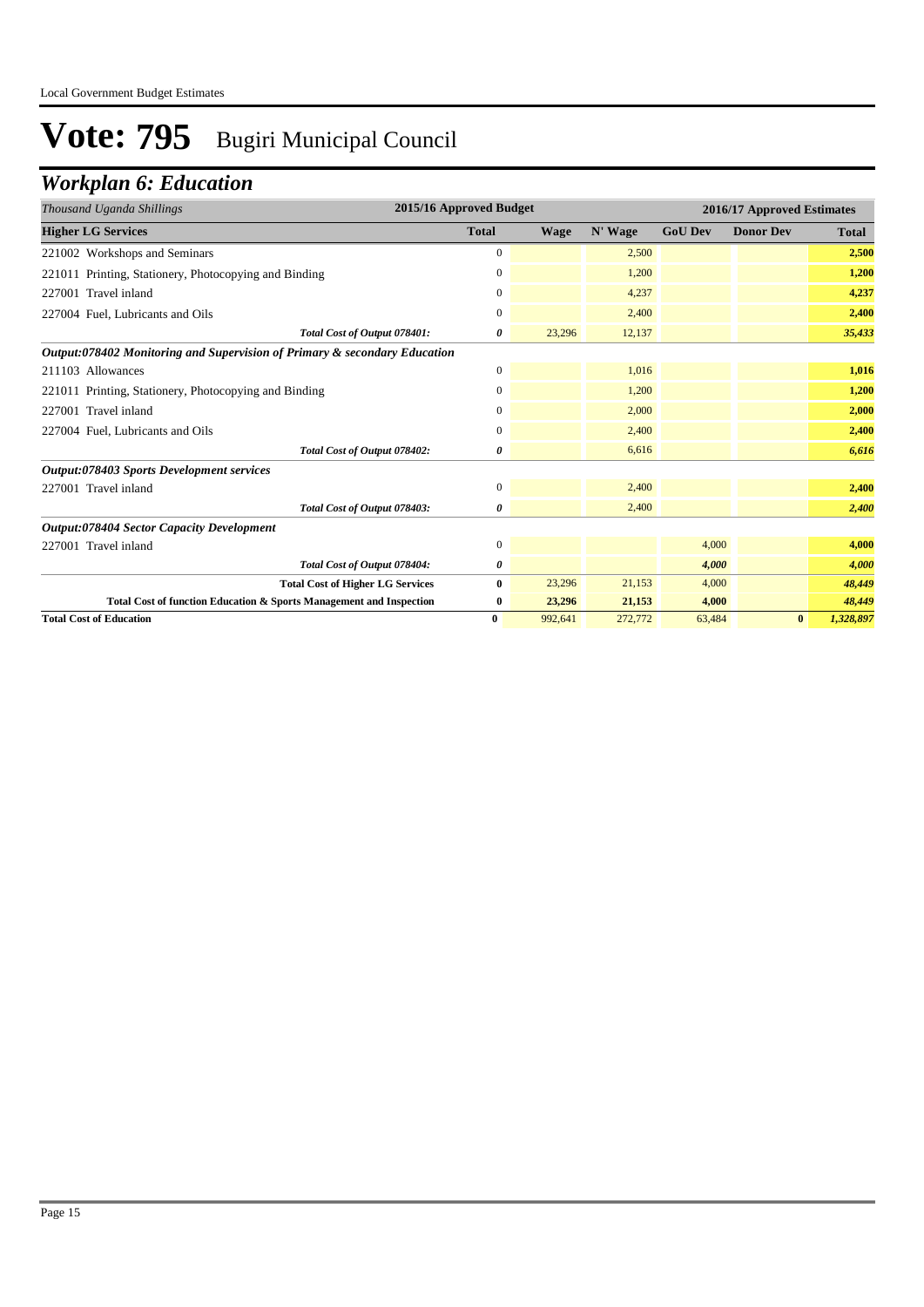## *Workplan 7a: Roads and Engineering*

### **(i) Overview of Workplan Revenue and Expenditures**

| <b>UShs Thousand</b>                          |                           | 2015/16                 | 2016/17                   |  |
|-----------------------------------------------|---------------------------|-------------------------|---------------------------|--|
|                                               | Approved<br><b>Budget</b> | Outturn by<br>end March | Approved<br><b>Budget</b> |  |
| A: Breakdown of Workplan Revenues:            |                           |                         |                           |  |
| <b>Recurrent Revenues</b>                     |                           | 0                       | 175,391                   |  |
| <b>Locally Raised Revenues</b>                |                           | $\mathbf{0}$            | 10,777                    |  |
| Sector Conditional Grant (Non-Wage)           |                           | $\Omega$                | 140,758                   |  |
| Urban Unconditional Grant (Non-Wage)          |                           | $\overline{0}$          | 1,200                     |  |
| Urban Unconditional Grant (Wage)              |                           | $\mathbf{0}$            | 22,657                    |  |
| <b>Total Revenues</b>                         |                           | $\bf{0}$                | 175,391                   |  |
| <b>B: Breakdown of Workplan Expenditures:</b> |                           |                         |                           |  |
| Recurrent Expenditure                         | 0                         | 0                       | 175,391                   |  |
| Wage                                          |                           | $\mathbf{0}$            | 22,657                    |  |
| Non Wage                                      |                           | $\Omega$                | 152,734                   |  |
| Development Expenditure                       | $\theta$                  | 0                       | $\Omega$                  |  |
| Domestic Development                          |                           | $\Omega$                | $\Omega$                  |  |
| Donor Development                             |                           | $\mathbf{0}$            |                           |  |
| <b>Total Expenditure</b>                      | $\bf{0}$                  | $\bf{0}$                | 175,391                   |  |

### **(ii) Details of Workplan Revenues and Expenditures**

### *Expenditure Details for Workplan 7a: Roads and Engineering*

#### **LG Function 0481 District, Urban and Community Access Roads**

| 2015/16 Approved Budget<br>Thousand Uganda Shillings<br>2016/17 Approved Estimates |                    |                                                                          |                  |                |         |                       |                                         |              |
|------------------------------------------------------------------------------------|--------------------|--------------------------------------------------------------------------|------------------|----------------|---------|-----------------------|-----------------------------------------|--------------|
| <b>Lower Local Services</b>                                                        |                    |                                                                          | <b>Total</b>     | <b>Wage</b>    | N' Wage | <b>GoU Dev</b>        | <b>Donor Dev</b>                        | <b>Total</b> |
| Output:048156 Urban unpaved roads Maintenance (LLS)                                |                    |                                                                          |                  |                |         |                       |                                         |              |
| 263367 Sector Conditional Grant (Non-Wage)                                         |                    |                                                                          | $\mathbf{0}$     | $\mathbf{0}$   | 117,900 | $\mathbf{0}$          | $\mathbf{0}$                            | 117,900      |
| <b>Total LCIII: Eastern</b>                                                        |                    |                                                                          | LCIV: Bukooli    |                |         |                       |                                         | 58,950       |
| <b>LCII: NALUWERERE</b>                                                            | LCI: Not Specified | <b>Eastern division</b>                                                  |                  |                |         |                       | Source: Sector Conditional Grant (Non-W | 58,950       |
| <b>Total LCIII: Western</b>                                                        |                    |                                                                          | LCIV: Bukooli    |                |         |                       |                                         | 58,950       |
| LCII: Ndifakulya                                                                   | LCI: Not Specified | <b>Western Division</b>                                                  |                  |                |         |                       | Source: Sector Conditional Grant (Non-W | 58,950       |
|                                                                                    |                    | Total Cost of Output 048156:                                             | 0                | $\overline{0}$ | 117,900 | $\boldsymbol{\theta}$ | $\boldsymbol{\theta}$                   | 117,900      |
|                                                                                    |                    | <b>Total Cost of Lower Local Services</b>                                | $\bf{0}$         | $\overline{0}$ | 117,900 | $\mathbf{0}$          | $\bf{0}$                                | 117,900      |
| <b>Higher LG Services</b>                                                          |                    |                                                                          | <b>Total</b>     | <b>Wage</b>    | N' Wage | <b>GoU Dev</b>        | <b>Donor Dev</b>                        | <b>Total</b> |
| <b>Output:048101 Operation of District Roads Office</b>                            |                    |                                                                          |                  |                |         |                       |                                         |              |
| 211101 General Staff Salaries                                                      |                    |                                                                          | $\mathbf{0}$     | 22,657         |         |                       |                                         | 22,657       |
| 211103 Allowances                                                                  |                    |                                                                          | $\mathbf{0}$     |                | 3,500   |                       |                                         | 3,500        |
| 221008 Computer supplies and Information Technology (IT)                           |                    |                                                                          | $\boldsymbol{0}$ |                | 3,000   |                       |                                         | 3,000        |
| 221010 Special Meals and Drinks                                                    |                    |                                                                          | $\mathbf{0}$     |                | 3,000   |                       |                                         | 3,000        |
| 221011 Printing, Stationery, Photocopying and Binding                              |                    |                                                                          | $\mathbf{0}$     |                | 1,200   |                       |                                         | 1,200        |
| 221012 Small Office Equipment                                                      |                    |                                                                          | $\mathbf{0}$     |                | 950     |                       |                                         | 950          |
| 227001 Travel inland                                                               |                    |                                                                          | $\mathbf{0}$     |                | 20,184  |                       |                                         | 20,184       |
| 227004 Fuel, Lubricants and Oils                                                   |                    |                                                                          | $\mathbf{0}$     |                | 3,000   |                       |                                         | 3,000        |
|                                                                                    |                    | Total Cost of Output 048101:                                             | 0                | 22,657         | 34,834  |                       |                                         | 57,491       |
|                                                                                    |                    | <b>Total Cost of Higher LG Services</b>                                  | 0                | 22,657         | 34,834  |                       |                                         | 57,491       |
|                                                                                    |                    | <b>Total Cost of function District, Urban and Community Access Roads</b> | 0                | 22,657         | 152,734 | $\bf{0}$              | $\bf{0}$                                | 175,391      |
| <b>Total Cost of Roads and Engineering</b>                                         |                    |                                                                          | $\bf{0}$         | 22,657         | 152,734 | $\mathbf{0}$          | $\bf{0}$                                | 175,391      |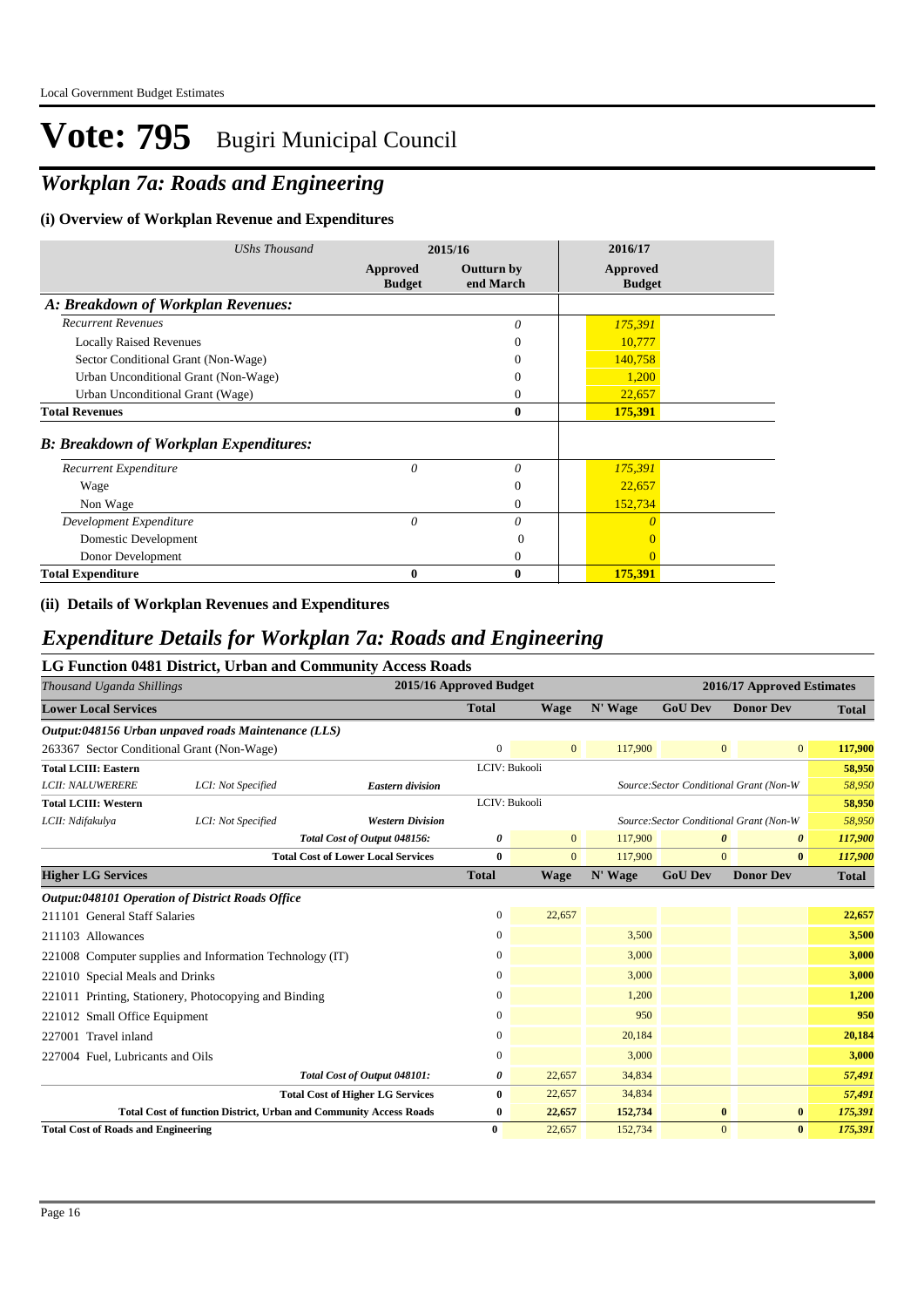*Workplan 7b: Water*

**(i) Overview of Workplan Revenue and Expenditures**

**(ii) Details of Workplan Revenues and Expenditures**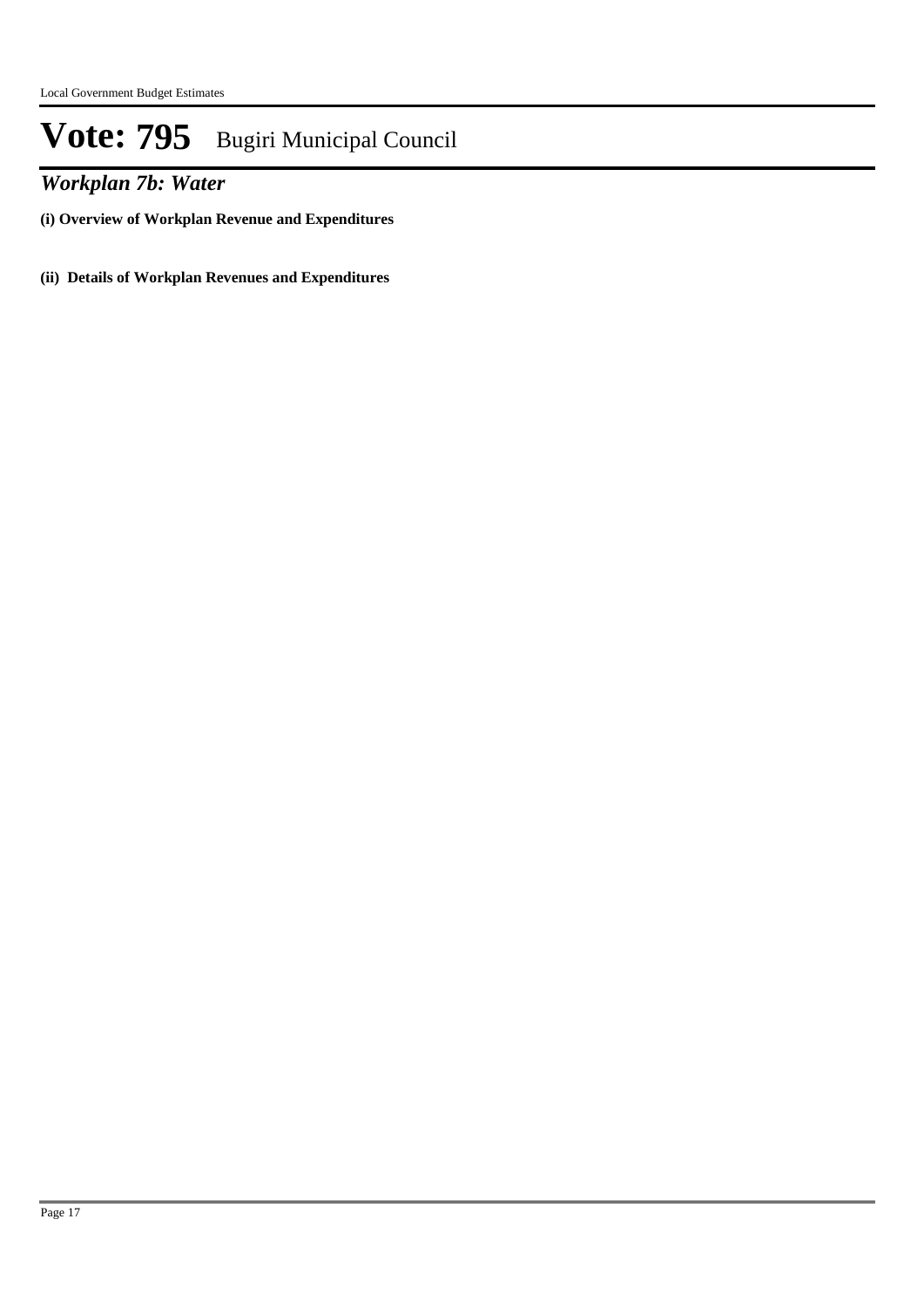## *Workplan 8: Natural Resources*

### **(i) Overview of Workplan Revenue and Expenditures**

| <b>UShs Thousand</b>                               |                           | 2015/16                        | 2016/17                   |  |
|----------------------------------------------------|---------------------------|--------------------------------|---------------------------|--|
|                                                    | Approved<br><b>Budget</b> | <b>Outturn by</b><br>end March | Approved<br><b>Budget</b> |  |
| A: Breakdown of Workplan Revenues:                 |                           |                                |                           |  |
| <b>Recurrent Revenues</b>                          |                           | $\theta$                       | 24,084                    |  |
| <b>Locally Raised Revenues</b>                     |                           | $\Omega$                       | 2,836                     |  |
| Sector Conditional Grant (Non-Wage)                |                           | $\Omega$                       | 64                        |  |
| Urban Unconditional Grant (Non-Wage)               |                           | $\Omega$                       | 1,000                     |  |
| Urban Unconditional Grant (Wage)                   |                           | $\Omega$                       | 20,184                    |  |
| <b>Development Revenues</b>                        |                           | 0                              | 5,000                     |  |
| Urban Discretionary Development Equalization Grant |                           | $\mathbf{0}$                   | 5,000                     |  |
| <b>Total Revenues</b>                              |                           | $\mathbf{0}$                   | 29,084                    |  |
| <b>B: Breakdown of Workplan Expenditures:</b>      |                           |                                |                           |  |
| Recurrent Expenditure                              | $\theta$                  | $\theta$                       | 24,084                    |  |
| Wage                                               |                           | $\mathbf{0}$                   | 20,184                    |  |
| Non Wage                                           |                           | $\Omega$                       | 3,900                     |  |
| Development Expenditure                            | $\theta$                  | 0                              | 5,000                     |  |
| Domestic Development                               |                           | $\Omega$                       | 5,000                     |  |
| Donor Development                                  |                           | $\mathbf{0}$                   | $\Omega$                  |  |
| <b>Total Expenditure</b>                           | 0                         | $\bf{0}$                       | 29,084                    |  |

#### **(ii) Details of Workplan Revenues and Expenditures**

### *Expenditure Details for Workplan 8: Natural Resources*

| LG Function 0983 Natural Resources Management                       |                         |             |         |                |                            |              |  |  |
|---------------------------------------------------------------------|-------------------------|-------------|---------|----------------|----------------------------|--------------|--|--|
| Thousand Uganda Shillings                                           | 2015/16 Approved Budget |             |         |                | 2016/17 Approved Estimates |              |  |  |
| <b>Higher LG Services</b>                                           | <b>Total</b>            | <b>Wage</b> | N' Wage | <b>GoU Dev</b> | <b>Donor Dev</b>           | <b>Total</b> |  |  |
| Output:098301 District Natural Resource Management                  |                         |             |         |                |                            |              |  |  |
| 211101 General Staff Salaries                                       | $\mathbf{0}$            | 20,184      |         |                |                            | 20,184       |  |  |
| 211103 Allowances                                                   | $\mathbf{0}$            |             | 500     |                |                            | 500          |  |  |
| 221011 Printing, Stationery, Photocopying and Binding               | 0                       |             | 400     |                |                            | 400          |  |  |
| 227001 Travel inland                                                | $\Omega$                |             | 1,200   |                |                            | 1,200        |  |  |
| 227004 Fuel, Lubricants and Oils                                    | $\Omega$                |             | 800     |                |                            | 800          |  |  |
| Total Cost of Output 098301:                                        | 0                       | 20,184      | 2,900   |                |                            | 23,084       |  |  |
| Output:098309 Monitoring and Evaluation of Environmental Compliance |                         |             |         |                |                            |              |  |  |
| 227001 Travel inland                                                | $\Omega$                |             | 1,000   |                |                            | 1,000        |  |  |
| Total Cost of Output 098309:                                        | 0                       |             | 1,000   |                |                            | 1,000        |  |  |
| Output:098311 Infrastruture Planning                                |                         |             |         |                |                            |              |  |  |
| 227001 Travel inland                                                | $\mathbf{0}$            |             |         | 5,000          |                            | 5,000        |  |  |
| Total Cost of Output 098311:                                        | 0                       |             |         | 5,000          |                            | 5,000        |  |  |
| <b>Total Cost of Higher LG Services</b>                             | $\mathbf{0}$            | 20,184      | 3,900   | 5,000          |                            | 29,084       |  |  |
| <b>Total Cost of function Natural Resources Management</b>          | $\bf{0}$                | 20,184      | 3,900   | 5,000          |                            | 29,084       |  |  |
| <b>Total Cost of Natural Resources</b>                              | $\bf{0}$                | 20.184      | 3,900   | 5,000          |                            | 29,084       |  |  |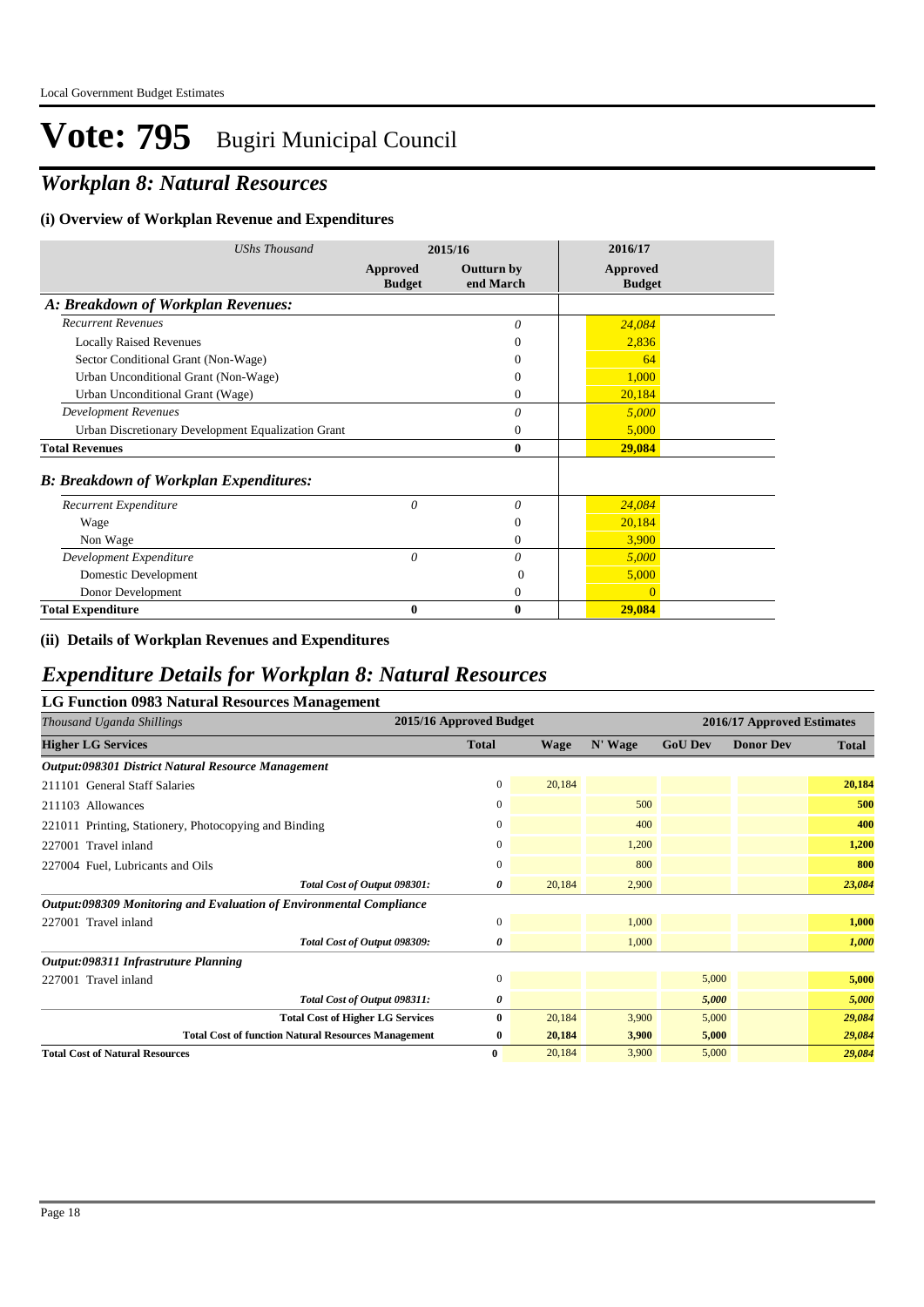## *Workplan 9: Community Based Services*

### **(i) Overview of Workplan Revenue and Expenditures**

| <b>UShs Thousand</b>                               |                           | 2015/16                        | 2016/17                          |
|----------------------------------------------------|---------------------------|--------------------------------|----------------------------------|
|                                                    | Approved<br><b>Budget</b> | <b>Outturn by</b><br>end March | <b>Approved</b><br><b>Budget</b> |
| A: Breakdown of Workplan Revenues:                 |                           |                                |                                  |
| <b>Recurrent Revenues</b>                          |                           | $\theta$                       | 38,218                           |
| <b>Locally Raised Revenues</b>                     |                           | $\Omega$                       | 6,806                            |
| Sector Conditional Grant (Non-Wage)                |                           | $\Omega$                       | 5,883                            |
| Urban Unconditional Grant (Non-Wage)               |                           | $\Omega$                       | 1,200                            |
| Urban Unconditional Grant (Wage)                   |                           | $\Omega$                       | 24,329                           |
| <b>Development Revenues</b>                        |                           | $\theta$                       | 4,200                            |
| Urban Discretionary Development Equalization Grant |                           | $\mathbf{0}$                   | 4,200                            |
| <b>Total Revenues</b>                              |                           | $\bf{0}$                       | 42,418                           |
| <b>B: Breakdown of Workplan Expenditures:</b>      |                           |                                |                                  |
| Recurrent Expenditure                              | 0                         | $\theta$                       | 38,218                           |
| Wage                                               |                           | $\theta$                       | 24,329                           |
| Non Wage                                           |                           | $\mathbf{0}$                   | 13,889                           |
| Development Expenditure                            | 0                         | 0                              | 4,200                            |
| Domestic Development                               |                           | $\Omega$                       | 4,200                            |
| Donor Development                                  |                           | 0                              | $\Omega$                         |
| <b>Total Expenditure</b>                           | 0                         | $\boldsymbol{0}$               | 42,418                           |

**(ii) Details of Workplan Revenues and Expenditures**

## *Expenditure Details for Workplan 9: Community Based Services*

|                                                                   |                    | <b>LG Function 1081 Community Mobilisation and Empowerment</b>                                |                         |                |         |                       |                            |              |
|-------------------------------------------------------------------|--------------------|-----------------------------------------------------------------------------------------------|-------------------------|----------------|---------|-----------------------|----------------------------|--------------|
| Thousand Uganda Shillings                                         |                    |                                                                                               | 2015/16 Approved Budget |                |         |                       | 2016/17 Approved Estimates |              |
| <b>Lower Local Services</b>                                       |                    |                                                                                               | <b>Total</b>            | <b>Wage</b>    | N' Wage | <b>GoU Dev</b>        | <b>Donor Dev</b>           | <b>Total</b> |
| Output:108151 Community Development Services for LLGs (LLS)       |                    |                                                                                               |                         |                |         |                       |                            |              |
| 263367 Sector Conditional Grant (Non-Wage)                        |                    |                                                                                               | $\mathbf{0}$            | $\overline{0}$ | 1,890   | $\mathbf{0}$          | $\mathbf{0}$               | 1,890        |
| <b>Total LCIII: Eastern</b>                                       |                    |                                                                                               | LCIV: Bukooli           |                |         |                       |                            | 945          |
| <b>LCII: NALUWERERE</b>                                           | LCI: Not Specified | Funds disbused to eastern division for monitoring and Source: Sector Conditional Grant (Non-W |                         |                |         |                       |                            | 945          |
| <b>Total LCIII: Western</b>                                       |                    |                                                                                               | LCIV: Bukooli           |                |         |                       |                            | 945          |
| LCII: Ndifakulya                                                  | LCI: Not Specified | Funds disbused to Western division for monitoring an Source: Sector Conditional Grant (Non-W  |                         |                |         |                       |                            | 945          |
|                                                                   |                    | Total Cost of Output 108151:                                                                  | 0                       | $\mathbf{0}$   | 1.890   | $\boldsymbol{\theta}$ | $\boldsymbol{\theta}$      | 1,890        |
|                                                                   |                    | <b>Total Cost of Lower Local Services</b>                                                     | $\bf{0}$                | $\Omega$       | 1.890   | $\mathbf{0}$          | $\bf{0}$                   | 1,890        |
| <b>Higher LG Services</b>                                         |                    |                                                                                               | <b>Total</b>            | <b>Wage</b>    | N' Wage | <b>GoU Dev</b>        | <b>Donor Dev</b>           | <b>Total</b> |
| Output:108101 Operation of the Community Based Sevices Department |                    |                                                                                               |                         |                |         |                       |                            |              |
| 211101 General Staff Salaries                                     |                    |                                                                                               | 0                       | 24,329         |         |                       |                            | 24,329       |
| 221011 Printing, Stationery, Photocopying and Binding             |                    |                                                                                               | $\boldsymbol{0}$        |                |         | 600                   |                            | 600          |
| 227001 Travel inland                                              |                    |                                                                                               | 0                       |                | 2,094   |                       |                            | 2,094        |
| 227004 Fuel, Lubricants and Oils                                  |                    |                                                                                               | 0                       |                |         | 1,400                 |                            | 1,400        |
|                                                                   |                    | Total Cost of Output 108101:                                                                  | 0                       | 24,329         | 2,094   | 2,000                 |                            | 28,423       |
| <b>Output:108102 Probation and Welfare Support</b>                |                    |                                                                                               |                         |                |         |                       |                            |              |
| 227001 Travel inland                                              |                    |                                                                                               | $\mathbf{0}$            |                | 1,400   |                       |                            | 1,400        |
|                                                                   |                    | Total Cost of Output 108102:                                                                  | 0                       |                | 1,400   |                       |                            | 1,400        |
| <b>Output:108104 Community Development Services (HLG)</b>         |                    |                                                                                               |                         |                |         |                       |                            |              |
| 211103 Allowances                                                 |                    |                                                                                               | 0                       |                | 600     |                       |                            | 600          |
| 221002 Workshops and Seminars                                     |                    |                                                                                               | 0                       |                | 1,200   |                       |                            | 1,200        |
| 227001 Travel inland                                              |                    |                                                                                               | 0                       |                | 320     | 1,600                 |                            | 1,920        |
| 227004 Fuel, Lubricants and Oils                                  |                    |                                                                                               | 0                       |                |         | 600                   |                            | 600          |
|                                                                   |                    |                                                                                               |                         |                |         |                       |                            |              |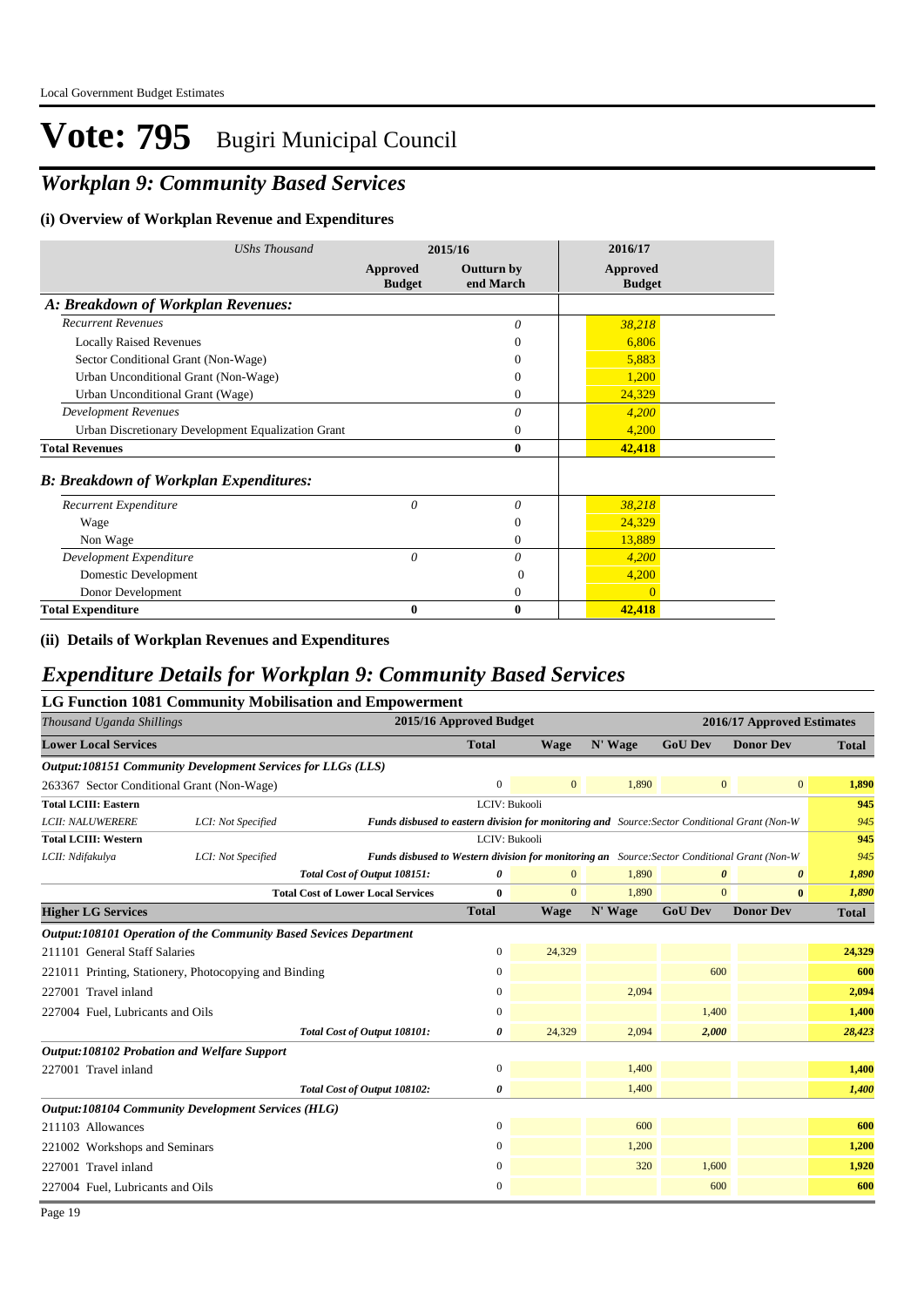## *Workplan 9: Community Based Services*

| Thousand Uganda Shillings                                            | 2015/16 Approved Budget |             |         |                       | 2016/17 Approved Estimates |              |
|----------------------------------------------------------------------|-------------------------|-------------|---------|-----------------------|----------------------------|--------------|
| <b>Higher LG Services</b>                                            | <b>Total</b>            | <b>Wage</b> | N' Wage | <b>GoU Dev</b>        | <b>Donor Dev</b>           | <b>Total</b> |
| Total Cost of Output 108104:                                         | 0                       |             | 2,120   | 2,200                 |                            | 4,320        |
| Output:108105 Adult Learning                                         |                         |             |         |                       |                            |              |
| 227001 Travel inland                                                 | $\mathbf{0}$            |             | 2,000   |                       |                            | 2,000        |
| Total Cost of Output 108105:                                         | 0                       |             | 2,000   |                       |                            | 2,000        |
| <b>Output:108107 Gender Mainstreaming</b>                            |                         |             |         |                       |                            |              |
| 227001 Travel inland                                                 | $\mathbf{0}$            |             | 1,200   |                       |                            | 1,200        |
| Total Cost of Output 108107:                                         | 0                       |             | 1,200   |                       |                            | 1,200        |
| <b>Output:108109 Support to Youth Councils</b>                       |                         |             |         |                       |                            |              |
| 211103 Allowances                                                    | $\mathbf{0}$            |             | 1,200   |                       |                            | 1,200        |
| 221002 Workshops and Seminars                                        | $\mathbf{0}$            |             | 1,200   | $\mathbf{0}$          |                            | 1,200        |
| 227001 Travel inland                                                 | $\mathbf{0}$            |             | 785     |                       |                            | 785          |
| Total Cost of Output 108109:                                         | 0                       |             | 3,185   | $\boldsymbol{\theta}$ |                            | 3,185        |
| <b>Total Cost of Higher LG Services</b>                              | 0                       | 24,329      | 11,999  | 4,200                 |                            | 40,528       |
| <b>Total Cost of function Community Mobilisation and Empowerment</b> | $\bf{0}$                | 24,329      | 13,889  | 4,200                 | $\bf{0}$                   | 42,418       |
| <b>Total Cost of Community Based Services</b>                        | $\bf{0}$                | 24,329      | 13,889  | 4,200                 | $\bf{0}$                   | 42,418       |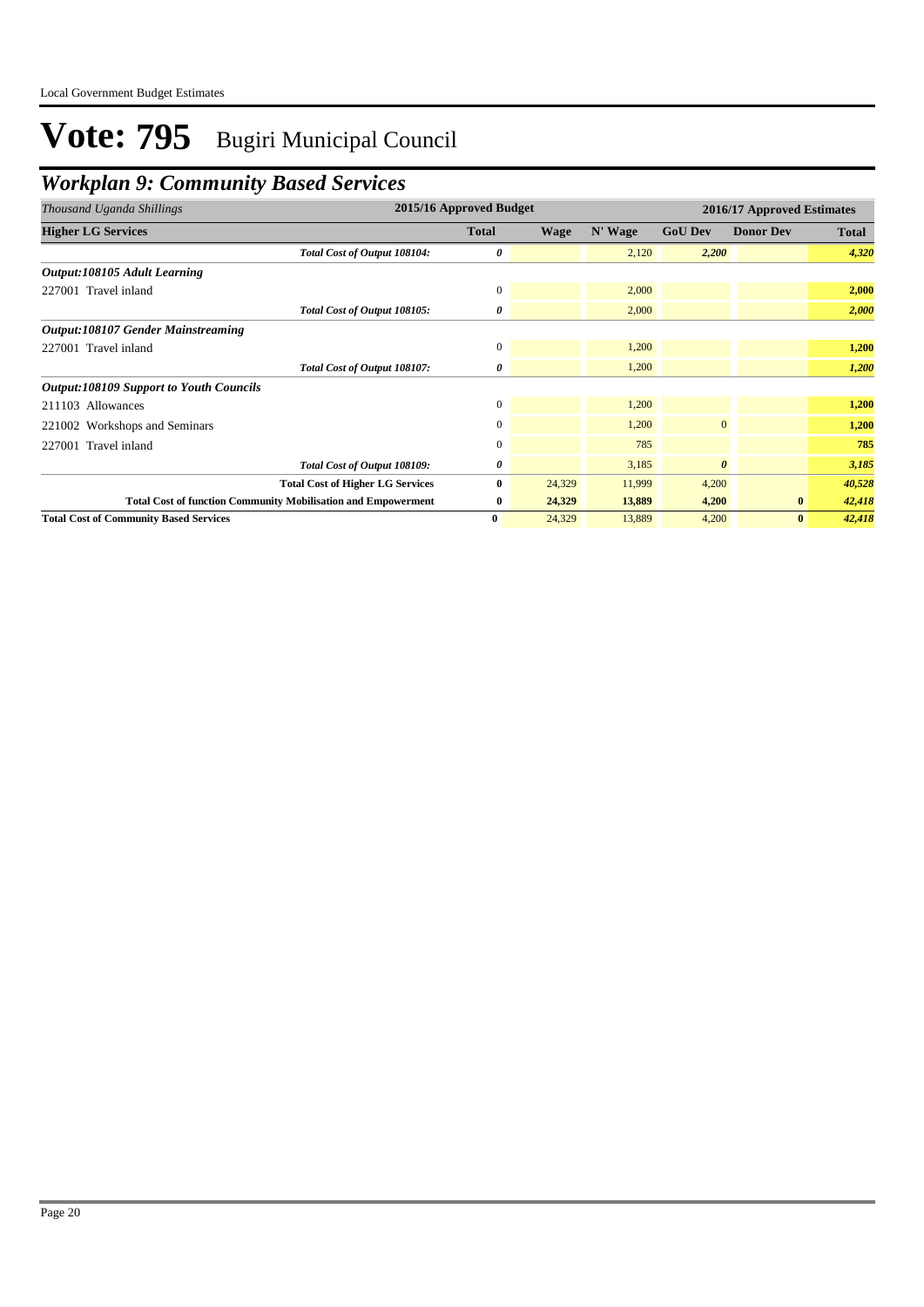## *Workplan 10: Planning*

### **(i) Overview of Workplan Revenue and Expenditures**

| <b>UShs Thousand</b>                               |                           | 2015/16                        | 2016/17                          |
|----------------------------------------------------|---------------------------|--------------------------------|----------------------------------|
|                                                    | Approved<br><b>Budget</b> | <b>Outturn by</b><br>end March | <b>Approved</b><br><b>Budget</b> |
| A: Breakdown of Workplan Revenues:                 |                           |                                |                                  |
| <b>Recurrent Revenues</b>                          |                           | $\theta$                       | 49,808                           |
| <b>Locally Raised Revenues</b>                     |                           | $\Omega$                       | 16,881                           |
| Urban Unconditional Grant (Non-Wage)               |                           | $\Omega$                       | 11,979                           |
| Urban Unconditional Grant (Wage)                   |                           | $\Omega$                       | 20,948                           |
| <b>Development Revenues</b>                        |                           | $\theta$                       | 14,667                           |
| Urban Discretionary Development Equalization Grant |                           | $\theta$                       | 14,667                           |
| <b>Total Revenues</b>                              |                           | $\bf{0}$                       | 64,475                           |
| <b>B: Breakdown of Workplan Expenditures:</b>      |                           |                                |                                  |
| Recurrent Expenditure                              | $\theta$                  | $\theta$                       | 49,808                           |
| Wage                                               |                           | $\theta$                       | 20,948                           |
| Non Wage                                           |                           | $\Omega$                       | 28,861                           |
| Development Expenditure                            | 0                         | $\theta$                       | 14,667                           |
| Domestic Development                               |                           | 0                              | 14,667                           |
| Donor Development                                  |                           | $\mathbf{0}$                   | $\Omega$                         |
| <b>Total Expenditure</b>                           | 0                         | $\bf{0}$                       | 64,475                           |

#### **(ii) Details of Workplan Revenues and Expenditures**

### *Expenditure Details for Workplan 10: Planning*

#### **LG Function 1383 Local Government Planning Services**

| Thousand Uganda Shillings                                | 2015/16 Approved Budget |             | 2016/17 Approved Estimates |                |                  |              |
|----------------------------------------------------------|-------------------------|-------------|----------------------------|----------------|------------------|--------------|
| <b>Higher LG Services</b>                                | <b>Total</b>            | <b>Wage</b> | N' Wage                    | <b>GoU Dev</b> | <b>Donor Dev</b> | <b>Total</b> |
| Output:138301 Management of the District Planning Office |                         |             |                            |                |                  |              |
| 211101 General Staff Salaries                            | $\mathbf{0}$            | 20,948      |                            |                |                  | 20,948       |
| 211103 Allowances                                        | $\mathbf{0}$            |             | 1,200                      |                |                  | 1,200        |
| 221010 Special Meals and Drinks                          | 0                       |             | 1,540                      |                |                  | 1,540        |
| 221011 Printing, Stationery, Photocopying and Binding    | $\boldsymbol{0}$        |             | 620                        |                |                  | 620          |
| 221012 Small Office Equipment                            | $\mathbf{0}$            |             | 600                        |                |                  | 600          |
| 222003 Information and communications technology (ICT)   | $\boldsymbol{0}$        |             | 400                        |                |                  | 400          |
| 224004 Cleaning and Sanitation                           | $\boldsymbol{0}$        |             | 200                        |                |                  | 200          |
| 227001 Travel inland                                     | $\boldsymbol{0}$        |             | 1,000                      |                |                  | 1,000        |
| 227004 Fuel, Lubricants and Oils                         | $\boldsymbol{0}$        |             | 5,200                      |                |                  | 5,200        |
| Total Cost of Output 138301:                             | 0                       | 20,948      | 10,760                     |                |                  | 31,708       |
| Output:138302 District Planning                          |                         |             |                            |                |                  |              |
| 211103 Allowances                                        | $\boldsymbol{0}$        |             | 1,600                      |                |                  | 1,600        |
| 221011 Printing, Stationery, Photocopying and Binding    | $\mathbf{0}$            |             | 600                        |                |                  | 600          |
| 227001 Travel inland                                     | $\mathbf{0}$            |             | 895                        |                |                  | 895          |
| 227004 Fuel, Lubricants and Oils                         | $\boldsymbol{0}$        |             | 1,400                      |                |                  | 1,400        |
| Total Cost of Output 138302:                             | 0                       |             | 4,495                      |                |                  | 4,495        |
| Output:138303 Statistical data collection                |                         |             |                            |                |                  |              |
| 211103 Allowances                                        | $\boldsymbol{0}$        |             | 800                        |                |                  | 800          |
| 221011 Printing, Stationery, Photocopying and Binding    | $\boldsymbol{0}$        |             | 1,800                      |                |                  | 1,800        |
| 221012 Small Office Equipment                            | $\mathbf{0}$            |             | 300                        |                |                  | 300          |
| 227001 Travel inland                                     | $\boldsymbol{0}$        |             | 540                        |                |                  | 540          |
| 227004 Fuel, Lubricants and Oils                         | $\boldsymbol{0}$        |             | 860                        |                |                  | 860          |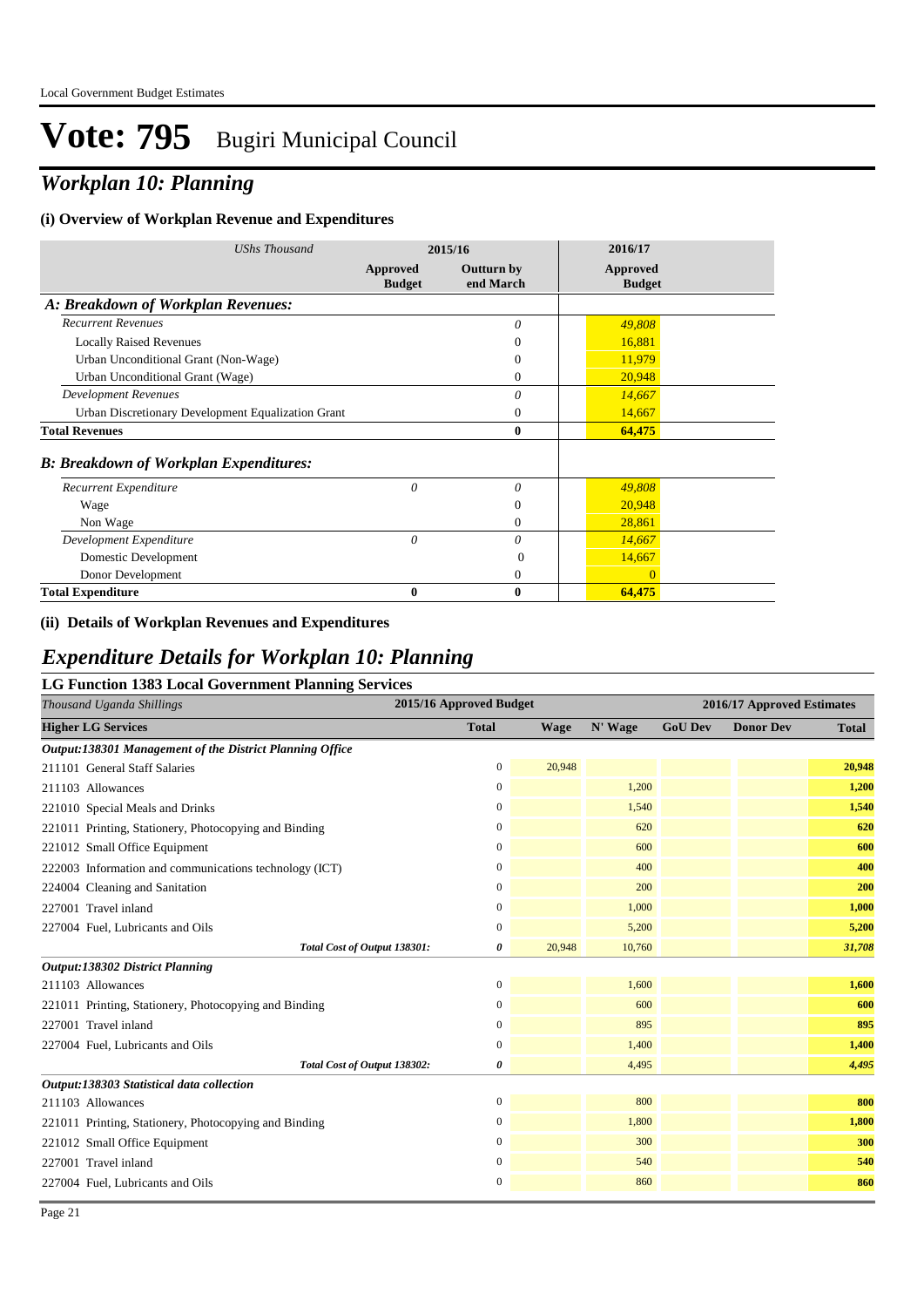## *Workplan 10: Planning*

| Thousand Uganda Shillings                                      |                                                                                                            | 2015/16 Approved Budget                                                                      |                        |                  |                                        | 2016/17 Approved Estimates |                 |
|----------------------------------------------------------------|------------------------------------------------------------------------------------------------------------|----------------------------------------------------------------------------------------------|------------------------|------------------|----------------------------------------|----------------------------|-----------------|
| <b>Higher LG Services</b>                                      |                                                                                                            | <b>Total</b>                                                                                 | <b>Wage</b>            | N' Wage          | <b>GoU Dev</b>                         | <b>Donor Dev</b>           | <b>Total</b>    |
|                                                                | Total Cost of Output 138303:                                                                               | 0                                                                                            |                        | 4,300            |                                        |                            | 4,300           |
| Output:138304 Demographic data collection                      |                                                                                                            |                                                                                              |                        |                  |                                        |                            |                 |
| 227001 Travel inland                                           |                                                                                                            | $\mathbf{0}$                                                                                 |                        | 1,006            | $\mathbf{0}$                           |                            | 1,006           |
|                                                                | Total Cost of Output 138304:                                                                               | 0                                                                                            |                        | 1,006            | $\boldsymbol{\theta}$                  |                            | 1,006           |
| <b>Output:138306 Development Planning</b>                      |                                                                                                            |                                                                                              |                        |                  |                                        |                            |                 |
| 211103 Allowances                                              |                                                                                                            | $\mathbf{0}$                                                                                 |                        | 650              |                                        |                            | 650             |
| 221002 Workshops and Seminars                                  |                                                                                                            | $\mathbf{0}$                                                                                 |                        | 700              |                                        |                            | 700             |
| 221011 Printing, Stationery, Photocopying and Binding          |                                                                                                            | $\overline{0}$                                                                               |                        | 300              |                                        |                            | 300             |
| 227001 Travel inland                                           |                                                                                                            | $\overline{0}$                                                                               |                        | 750              |                                        |                            | 750             |
| 227004 Fuel, Lubricants and Oils                               |                                                                                                            | $\boldsymbol{0}$                                                                             |                        | 600              |                                        |                            | 600             |
|                                                                | Total Cost of Output 138306:                                                                               | $\boldsymbol{\theta}$                                                                        |                        | 3,000            |                                        |                            | 3,000           |
| <b>Output:138308 Operational Planning</b>                      |                                                                                                            |                                                                                              |                        |                  |                                        |                            |                 |
| 211103 Allowances                                              |                                                                                                            | $\Omega$                                                                                     |                        | 800              |                                        |                            | 800             |
| 221010 Special Meals and Drinks                                |                                                                                                            | $\mathbf{0}$                                                                                 |                        | 900              |                                        |                            | 900             |
| 221011 Printing, Stationery, Photocopying and Binding          |                                                                                                            | $\mathbf{0}$                                                                                 |                        | 600              |                                        |                            | 600             |
| 227001 Travel inland                                           |                                                                                                            | $\mathbf{0}$                                                                                 |                        | 800              |                                        |                            | 800             |
| 227004 Fuel, Lubricants and Oils                               |                                                                                                            | $\mathbf{0}$                                                                                 |                        | 1,200            |                                        |                            | 1,200           |
|                                                                | Total Cost of Output 138308:                                                                               | 0                                                                                            |                        | 4,300            |                                        |                            | 4,300           |
| <b>Output:138309 Monitoring and Evaluation of Sector plans</b> |                                                                                                            |                                                                                              |                        |                  |                                        |                            |                 |
| 211103 Allowances                                              |                                                                                                            | $\overline{0}$                                                                               |                        | 1,000            |                                        |                            | 1,000           |
| 221002 Workshops and Seminars                                  |                                                                                                            | $\mathbf{0}$                                                                                 |                        |                  | 1,200                                  |                            | 1,200           |
| 221010 Special Meals and Drinks                                |                                                                                                            | $\mathbf{0}$                                                                                 |                        |                  | 1,000                                  |                            | 1,000           |
| 221011 Printing, Stationery, Photocopying and Binding          |                                                                                                            | $\mathbf{0}$                                                                                 |                        |                  | 447                                    |                            | 447             |
| 227001 Travel inland                                           |                                                                                                            | $\boldsymbol{0}$                                                                             |                        |                  | 3,000                                  |                            | 3,000           |
| 227004 Fuel, Lubricants and Oils                               |                                                                                                            | $\overline{0}$                                                                               |                        |                  | 1,020                                  |                            | 1,020           |
|                                                                | Total Cost of Output 138309:                                                                               | $\boldsymbol{\theta}$                                                                        |                        | 1,000            | 6,667                                  |                            | 7,667           |
|                                                                | <b>Total Cost of Higher LG Services</b>                                                                    | $\bf{0}$                                                                                     | 20,948                 | 28,861           | 6,667                                  |                            | 56,475          |
| <b>Capital Purchases</b>                                       |                                                                                                            | <b>Total</b>                                                                                 | <b>Wage</b>            | N' Wage          | <b>GoU Dev</b>                         | <b>Donor Dev</b>           | <b>Total</b>    |
| Output:138372 Administrative Capital                           |                                                                                                            |                                                                                              |                        |                  |                                        |                            |                 |
| 312213 ICT Equipment                                           |                                                                                                            | $\boldsymbol{0}$                                                                             | $\mathbf{0}$           | $\overline{0}$   | 8,000                                  | $\boldsymbol{0}$           | 8,000           |
| <b>Total LCIII: Eastern</b>                                    |                                                                                                            |                                                                                              | LCIV: Bukooli          |                  |                                        |                            | 2,667           |
| LCII: NKUSI                                                    | LCI: Not Specified                                                                                         | lightening Arrestor installed at municipal Headquator Source: Urban Discretionary Developmen |                        |                  |                                        |                            | 2,667           |
| <b>Total LCIII: Western</b>                                    |                                                                                                            |                                                                                              | LCIV: Bukooli          |                  |                                        |                            | 5,333           |
| LCII: Bwole                                                    | LCI: Not Specified                                                                                         | lightening Arrestor installed at Hindocha p/s                                                |                        |                  | Source: Urban Discretionary Developmen |                            | 2,667           |
| LCII: Ndifakulya                                               | LCI: Not Specified                                                                                         | lightening Arrestor installed at AL JAMA p/s                                                 |                        |                  | Source: Urban Discretionary Developmen |                            | 2,667           |
|                                                                | Total Cost of Output 138372:                                                                               | 0                                                                                            | $\mathbf{0}$           | $\boldsymbol{0}$ | 8,000                                  | $\boldsymbol{\theta}$      | 8,000           |
|                                                                | <b>Total Cost of Capital Purchases</b><br><b>Total Cost of function Local Government Planning Services</b> | $\bf{0}$<br>$\bf{0}$                                                                         | $\mathbf{0}$<br>20,948 | $\mathbf{0}$     | 8,000<br>14,667                        | $\bf{0}$<br>$\bf{0}$       | 8,000<br>64,475 |
| <b>Total Cost of Planning</b>                                  |                                                                                                            | $\bf{0}$                                                                                     | 20,948                 | 28,861<br>28,861 | 14,667                                 | $\bf{0}$                   | 64,475          |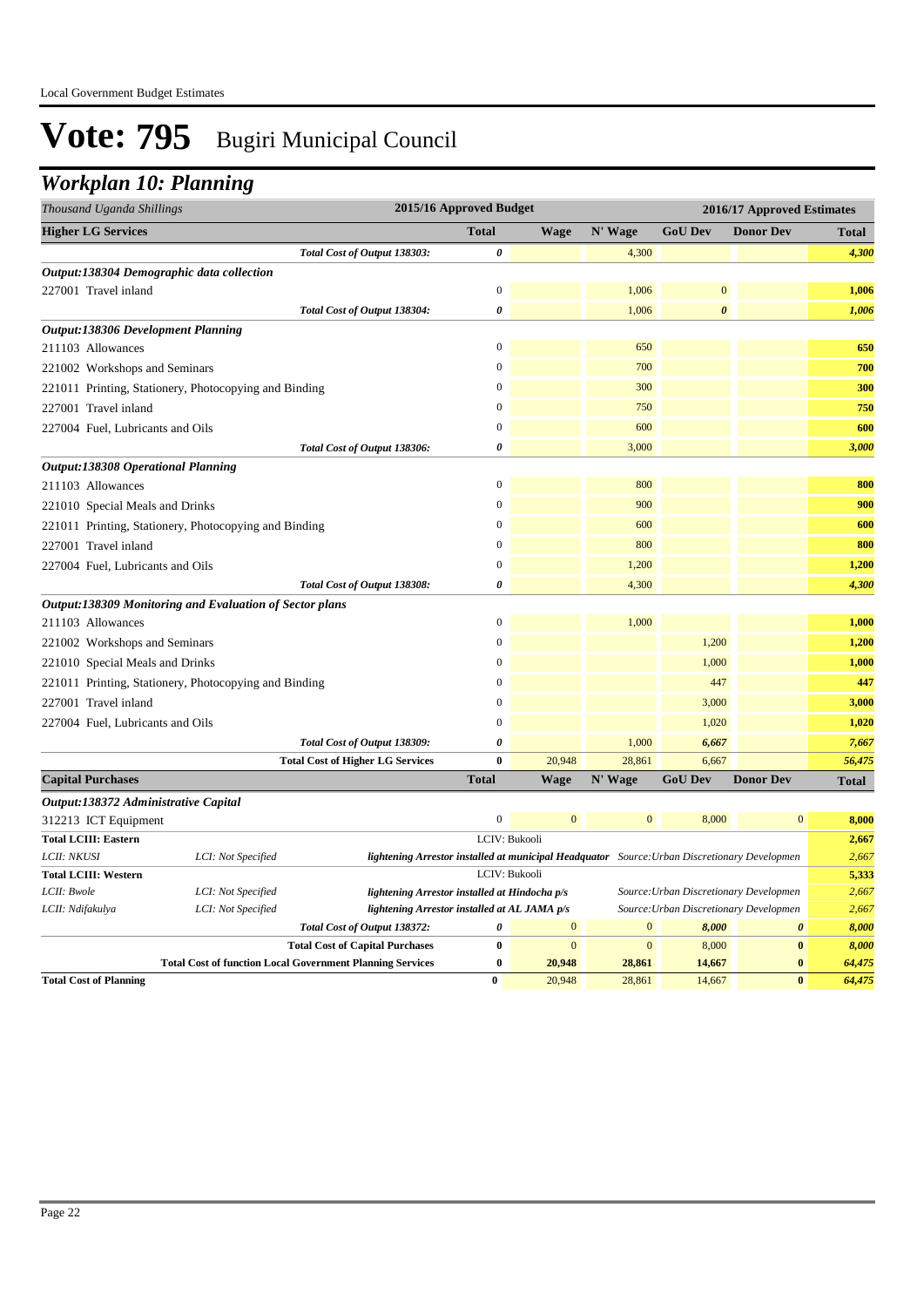## *Workplan 11: Internal Audit*

### **(i) Overview of Workplan Revenue and Expenditures**

| <b>UShs Thousand</b>                               |                           | 2015/16                        | 2016/17                          |  |
|----------------------------------------------------|---------------------------|--------------------------------|----------------------------------|--|
|                                                    | Approved<br><b>Budget</b> | <b>Outturn by</b><br>end March | <b>Approved</b><br><b>Budget</b> |  |
| A: Breakdown of Workplan Revenues:                 |                           |                                |                                  |  |
| <b>Recurrent Revenues</b>                          |                           | 0                              | 17,264                           |  |
| <b>Locally Raised Revenues</b>                     |                           | $\Omega$                       | 5,672                            |  |
| Urban Unconditional Grant (Non-Wage)               |                           | $\Omega$                       | 2,000                            |  |
| Urban Unconditional Grant (Wage)                   |                           | $\overline{0}$                 | 9,592                            |  |
| <b>Development Revenues</b>                        |                           | $\theta$                       | 600                              |  |
| Urban Discretionary Development Equalization Grant |                           | $\mathbf{0}$                   | 600                              |  |
| <b>Total Revenues</b>                              |                           | $\bf{0}$                       | 17,864                           |  |
| <b>B: Breakdown of Workplan Expenditures:</b>      |                           |                                |                                  |  |
| Recurrent Expenditure                              | 0                         | $\theta$                       | 17,264                           |  |
| Wage                                               |                           | $\Omega$                       | 9,584                            |  |
| Non Wage                                           |                           | $\Omega$                       | 7,680                            |  |
| Development Expenditure                            | $\theta$                  | $\theta$                       | 600                              |  |
| Domestic Development                               |                           | $\Omega$                       | 600                              |  |
| Donor Development                                  |                           | $\overline{0}$                 | $\overline{0}$                   |  |
| <b>Total Expenditure</b>                           | 0                         | $\boldsymbol{0}$               | 17,864                           |  |

### **(ii) Details of Workplan Revenues and Expenditures**

### *Expenditure Details for Workplan 11: Internal Audit*

| <b>LG Function 1482 Internal Audit Services</b>       |                         |       |         |                |                            |              |  |  |  |
|-------------------------------------------------------|-------------------------|-------|---------|----------------|----------------------------|--------------|--|--|--|
| Thousand Uganda Shillings                             | 2015/16 Approved Budget |       |         |                | 2016/17 Approved Estimates |              |  |  |  |
| <b>Higher LG Services</b>                             | <b>Total</b>            | Wage  | N' Wage | <b>GoU Dev</b> | <b>Donor Dev</b>           | <b>Total</b> |  |  |  |
| Output:148201 Management of Internal Audit Office     |                         |       |         |                |                            |              |  |  |  |
| 211101 General Staff Salaries                         | $\boldsymbol{0}$        | 9,584 |         |                |                            | 9,584        |  |  |  |
| 211103 Allowances                                     | $\boldsymbol{0}$        |       | 601     |                |                            | 601          |  |  |  |
| 221011 Printing, Stationery, Photocopying and Binding | $\mathbf{0}$            |       | 200     |                |                            | 200          |  |  |  |
| 227001 Travel inland                                  | $\mathbf{0}$            |       | 1,600   | 600            |                            | 2,200        |  |  |  |
| 227004 Fuel, Lubricants and Oils                      | $\mathbf{0}$            |       | 1,200   |                |                            | 1,200        |  |  |  |
| Total Cost of Output 148201:                          | 0                       | 9,584 | 3.601   | 600            |                            | 13,785       |  |  |  |
| Output:148202 Internal Audit                          |                         |       |         |                |                            |              |  |  |  |
| 211103 Allowances                                     | $\overline{0}$          |       | 1,207   |                |                            | 1,207        |  |  |  |
| 227001 Travel inland                                  | $\boldsymbol{0}$        |       | 1,272   |                |                            | 1,272        |  |  |  |
| 227004 Fuel, Lubricants and Oils                      | $\mathbf{0}$            |       | 1,600   |                |                            | 1,600        |  |  |  |
| Total Cost of Output 148202:                          | 0                       |       | 4,079   |                |                            | 4,079        |  |  |  |
| <b>Total Cost of Higher LG Services</b>               | $\bf{0}$                | 9,584 | 7,680   | 600            |                            | 17,864       |  |  |  |
| <b>Total Cost of function Internal Audit Services</b> | $\bf{0}$                | 9,584 | 7,680   | 600            |                            | 17,864       |  |  |  |
| <b>Total Cost of Internal Audit</b>                   | $\bf{0}$                | 9,584 | 7,680   | 600            |                            | 17,864       |  |  |  |